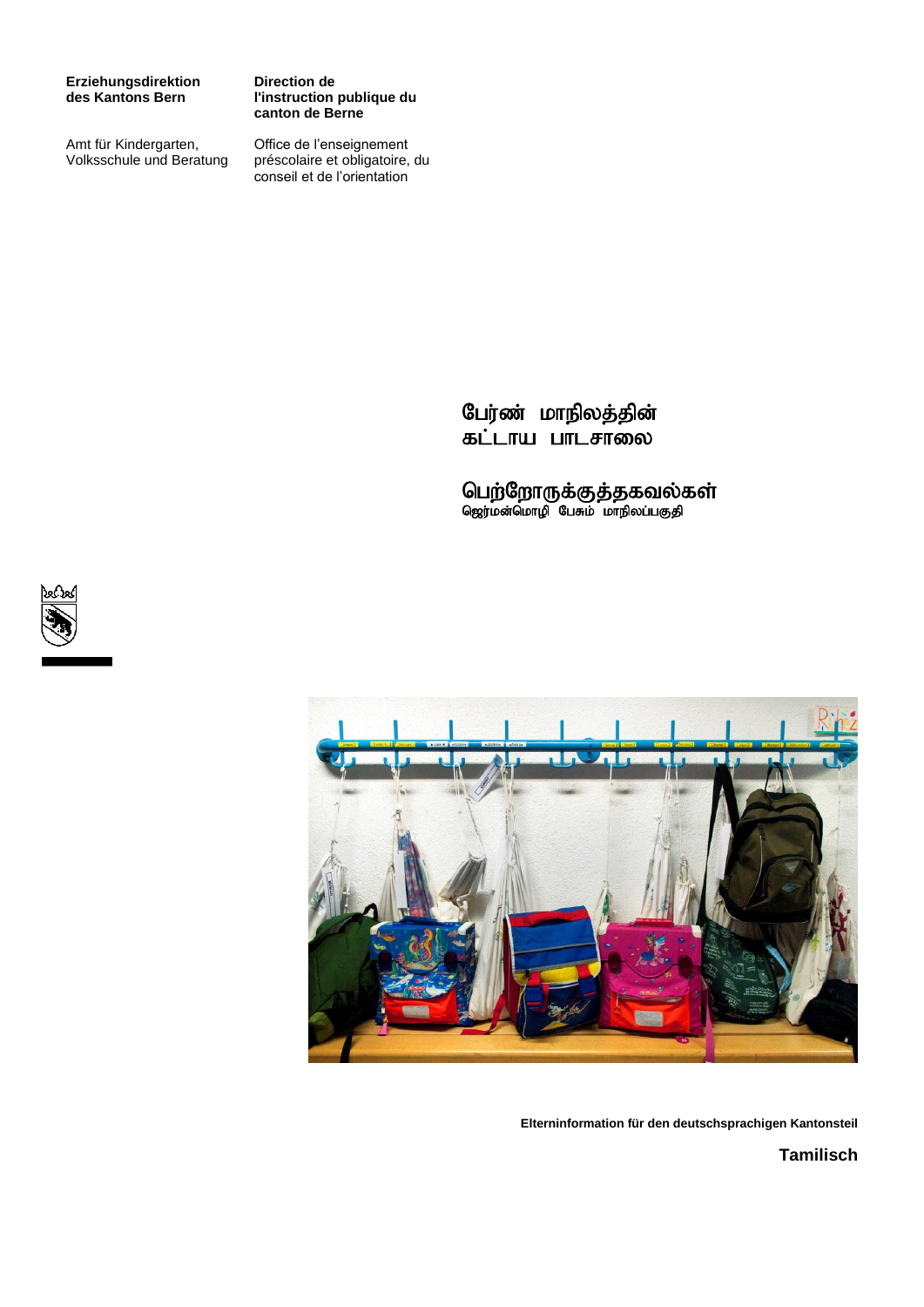

*Bernhard Pulver* கல்வித்திணைக்கள இயக்குனர்

### கல்வித்திணைக்கள இயக்குனரின் முன்னுரை

அன்பான பெற்றோர்களே

கற்கும் ஆரம்ப வருடங்களான கட்டாய பாடசாலை வாழ்வின் முக்கியமான நிகழ்வுகளுக்குள் அடங்குகின்றன. இந்த வயதில் பிள்ளைகள் ஒரு அற்புதமான உலகில் EiotJld ;> tFg ;gpy; rfkhztu;fSld ; xd;wpize;J கொள்வது ஒரு அர்த்தமுள்ள பங்கை வகிக்கின்றது.

vd;idg ; nghWj ;jtiu vg ;nghOJk; gps;isapd; eyd;> ஆசிரியர்களுடனான உறவு மற்றும்<br>புனான பெற்றோரின் நம்பிக்கை என்பன பாடசாலையுடனான பெற்றோரின் முக்கியமான விடயங்கள். பாடசாலைக்கும் பெற்றோருக்கும் இடையே உறுதியான மற்றும் எதிர்காலத்தை நோக்கிய தோழமையே பிள்ளைகளின் மேலதிக கல்வி வளர்ச்சிக்கு அடிப்படையாக அமையும். இவ்வாறு ஒன்றிணைந்து செயற்படுவதே என்னுடைய இதயத்தில் அதிகம் உள்ளது.

பெற்ளோரான உங்களால் மிகவம் அகிகமாக வெற்றியடைவதற்குப் பங்களிக்கவும், உங்கள் பிள்ளையின் தொடரும் பாட்சாலை வாழ்வுப் பாதையைக் கவனிப்பதுடன், உதவிகள் வழங்கி வழிநடத்திச் செல்ல முடியும். இந்தப் பிரசுரத்தில் எமது பாடசாலை நடைமுறைகளை சரியான<br>முறையில் நீங்கள் அறிந்து கொள்ள உங்களுக்கு நீங்கள் அறிந்து உதவக்கூடிய முக்கியமான தகவல்களை நாம் வழங்குகின்றோம்.

இங்கு நீங்கள் ஏனைய விடயங்களுடன் பின்வரும் கேள்விகளுக்கும் விடை காணலாம்:

- எவ்வாறு கட்டாய பாடசாலை கட்டமைக்கப்பட்டுள்ளது?
- பெற்றோரிடம் இருந்து என்ன எதிர்பார்க்கப்படுகின்றது?
- எனது பிள்ளை கட்டாய பாடசாலையில் நலமாக இருப்பதற்கும் மற்றும் நன்றாகக் கற்பதற்கும் என்னால் என்ன செய்ய முடியும்?

ஆசிரியர்கள் மற்றும் உங்கள் பிள்ளையின் பாடசாலை அதிபர் ஆகியோர் மேலதிக தகவல்களை வழங்குவதற்குத் தயாராக உள்ளனர். தயவுசெய்து எமது இணையத்<br>களமான www.erz.be.ch உடன் உங்கள் கிாாம மற்றும் <u>[www.erz.be.ch](http://www.erz.be.ch/)</u> உடன் உங்கள் கிராம மற்றும்<br>பிள்ளையின் பாடசாலை இணையத்தளத்தைப் .<br>உங்கள் பிள்ளையின் பாடசாலை பார்க்கவும்.

உங்கள் பிள்ளைக்கும் மற்றும் பெற்றோராகிய உங்களுக்கும் ஒரு நல்ல கட்டாய பாடசாலைக் காலமாக அமைய நாங்கள் வாழ்த்துகின்றோம்.

Bernhard Pulver பேர்ண் மாநில கல்வித்திணைக்கள இயக்குனர்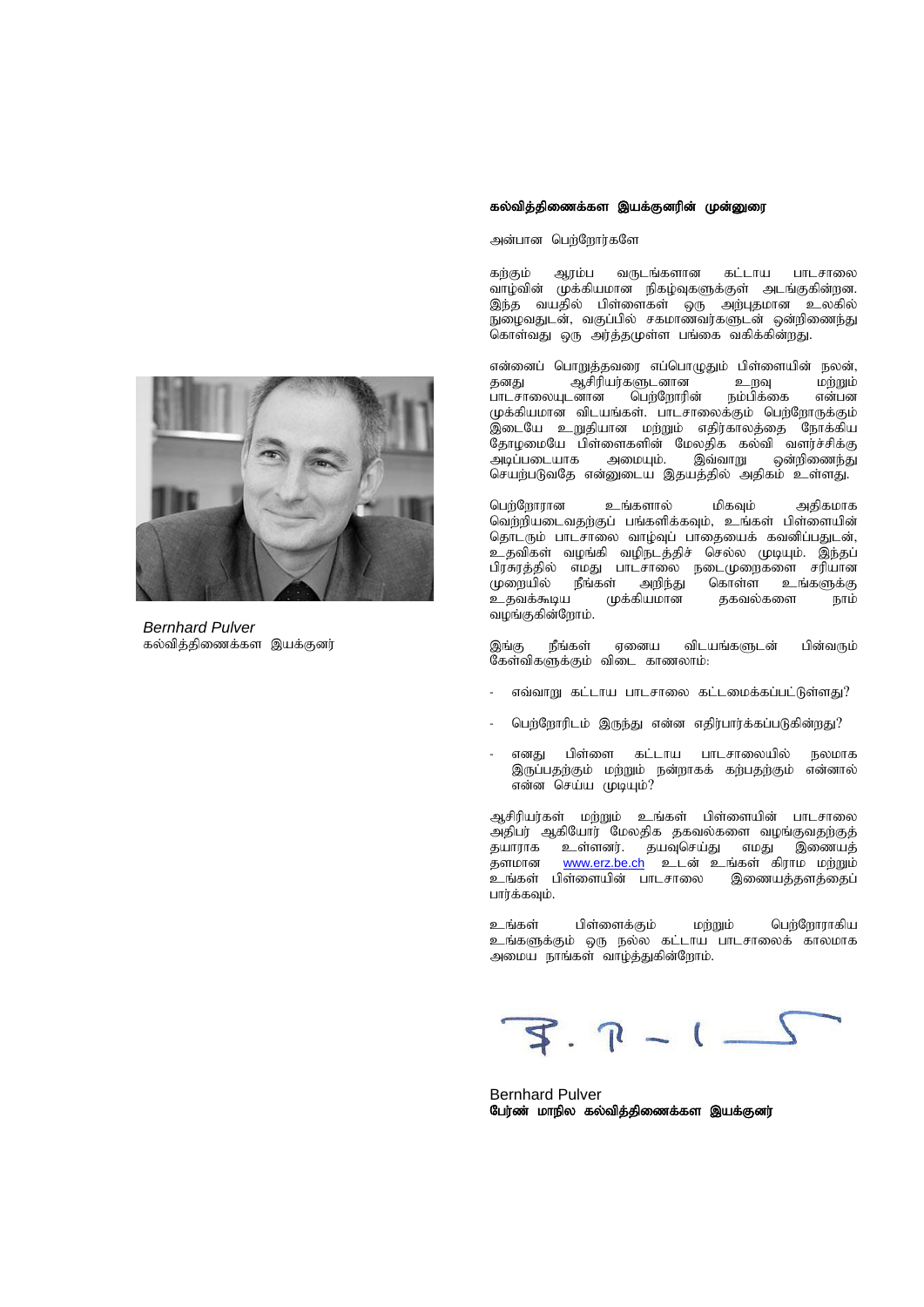# உள்ளடக்கப் பட்டியல்

| பாடசாலை வருடம் மற்றும் பாடசாலை விடுமுறை……………3       |  |
|-----------------------------------------------------|--|
|                                                     |  |
|                                                     |  |
|                                                     |  |
|                                                     |  |
| வராமலிருத்தல் மற்றும் விடுமுறை பெறுதல்………………………4    |  |
| மேலதிகமாகக் கற்கும் மற்றும் ஓய்வுநேர வசதிகள்…………5   |  |
|                                                     |  |
|                                                     |  |
|                                                     |  |
| நோக்கங்கள் மற்றும் ஒழுங்கமைப்பு…………………………………………………6 |  |
|                                                     |  |
|                                                     |  |
| ஆரம்பநிலையிலிருந்து மத்தியதர நிலைஐ ந்கு             |  |
| வகுப்பேற்றம்                                        |  |
|                                                     |  |
| புதிதாக வந்து சேரும் பிள்ளைகள் மற்றும் இளையோர்…8    |  |
|                                                     |  |
| $\mathbf{3}$                                        |  |
|                                                     |  |

| தொழிற்கல்வி வசதிகள் கட்டாயபாடசாலையின் பின்பு9    |  |
|--------------------------------------------------|--|
| தொழிலுக்கான அடிப்படைக்கல்வி (தொழிற்கல்வி)  9     |  |
|                                                  |  |
|                                                  |  |
| இடைத்தீர்வுகள் / பாலம்போன்ற வழங்கல்கள்…………………….9 |  |

| 4 பெற்றோர் மற்றும் கட்டாய பாடசாலை 10 |  |
|--------------------------------------|--|
|                                      |  |
|                                      |  |
|                                      |  |
|                                      |  |
|                                      |  |

# 5 கட்டாய பாடசாலையில் பிரச்சனையான

| பிரச்சனையான சந்தர்ப்பங்களில் நடந்து          |  |
|----------------------------------------------|--|
|                                              |  |
| ஒழுக்கப் பிரச்சனைகளின் போதான நடவடிக்கை11     |  |
| 6 —                                          |  |
| வளர்ப்பில் பிரச்சனையான நிலைமை 11             |  |
|                                              |  |
|                                              |  |
| பாடசாலை வெற்றிக்கு பெற்றோரின் பங்களிப்பு  12 |  |
|                                              |  |
| உற்சாகப்படுத்தல் மற்றும் ஆதரவளித்தல் 12      |  |
| புதிய ஊடகங்களுடன் ஒத்துப்போகும் வரைமுறைகள்12 |  |
| 8.                                           |  |
|                                              |  |

### அறிவித்தல்

பேர்ண் மாநிலத்தில் ஜேர்மன் மற்றும் பிரெஞ்சு மொழி பேசும் பகுதிகள் உள்ளன. இத்தகவற் பிரசுரத்தில் நீங்கள் ஜெர்மன்மொழி பேசும் மாநிலப்பகுதியின் தகவல்களைப் பெறலாம். ஜேர்மன்மொழியிலான முக்கிய குறிப்புகள் பச்சை நிற எழுத்துக்களில் தரப்பட்டுள்ளது.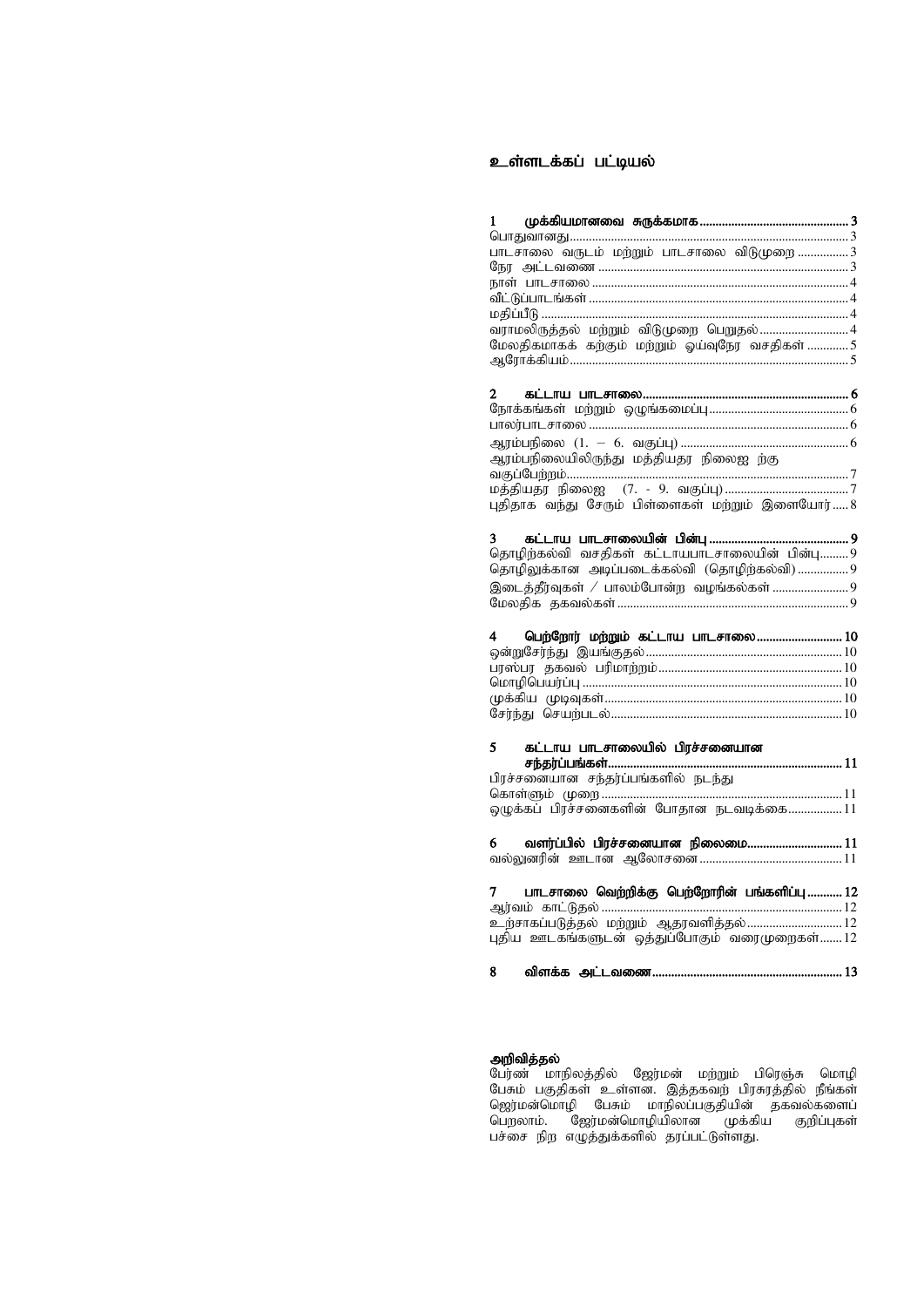# <span id="page-3-1"></span><span id="page-3-0"></span>பொதுவானது

**Allgemeines** 

- fl;lhakhf ghlrhiy nry;Yk; fhyk; gjpndhU பாலர்பாடசாலைக்கு வயதுடன் செல்ல ஆரம்பிப்பர். கட்டாய பாடசாலைக் காலத்தின் பின்பு இளையோர் இரண்டு முதல் நான்கு<br>வருடங்கள் ஒரு கற்கைநெறியை மேற்கொள்வர். ………<br>கற்கைநெறியை ,<br>இதன்போது ஒரு தொழிலைக் கற்றுக் கொள்வார்கள்<br>அல்லது ஒரு கொடரும் பாடசாலைக்குச் பாடசாலைக்குச் செல்வார்கள்.

|                               | மத்தியதர நிலை <b>II</b><br>Sekundarstufe II<br>தொழிற்கல்வி அல்லது தொடர் பாடசாலைகள்                                                                                                                                                           | $2 - 4$<br>வருடம் |
|-------------------------------|----------------------------------------------------------------------------------------------------------------------------------------------------------------------------------------------------------------------------------------------|-------------------|
|                               | <b>மத்தியதர நிலை  </b> $(7. - 9.$ வகுப்பு)<br>Sekundarstufe I<br>கட்டாயமானது<br>இரண்டு முதல் மூன்று வரையான<br>வித்தியாசமான கற்கைநெறித் தரங்களில்<br>கற்பிக்கப்படுகின்றது.<br>தொழிற்தேர்ச்சிக்கான தயார்ப்படுத்தல்<br>$\overline{\phantom{a}}$ | 3 வருடம்          |
| கட்டாய பாடசாலை<br>Volksschule | <b>ஆரம்பநிலை</b> (1. – 6. வகுப்பு)<br><b>Primarstufe</b><br>கட்டாயமானது<br>5ம் மற்றும் 6ம் வகுப்புகளின்போது<br>வகுப்பேற்ற நடவடிக்கைகள்:<br>மத்தியதர நிலை  இல் வித்தியாசமான<br>கற்கைநெறி தரங்களுக்குப் பிரித்து<br>விடப்படுவர்.               | 6 வருடம்          |
|                               | பாலர்பாடசாலை<br>Kindergarten<br>கட்டாயமானது, நுழைவு 4 வயதில்                                                                                                                                                                                 | 2 வருடம்          |

- அனைத்து பிள்ளைகள் மற்றும் இளையோருக்கு தாம் வசிக்கும் இடங்களில் இலவசமான பாலர்பாட்சாலை<br>மா்ப்யம் பாடசாலை செல்லும் உரிமை உள்ளது. மற்றும் பாட்சாலை செல்லும் உரிமை உள்ளது.<br>கிராமசபை மாணவர்களுக்கு கற்கும் பொருட்கள் கிராமசபை மாணவர்களுக்கு மற்றும் பாடசாலை உபகரணங்களை இலவசமாக வழங்கும்.
- பெண்பிள்ளைகள் மற்றும் ஆண்பிள்ளைகள்<br>அடிப்படையில் ஒன்றுசேர்த்தே கற்பிக்கப்படுவர். கர்பிக்கப்படுவர். இருபாலாருக்கும் ஒரேவிதமான கல்விக் குறிக்கோள் அமைந்திருக்கும்.
- கட்டாய பாடசாலை மதரீதியாக பக்கச் சார்பில்லாது.<br>பொகுவான கங்கைநெயிரின்போகும் மங்யம் வேங பொதுவான கற்கைநெறியின்போதும் மற்றும்<br>எண்ணங்களையும், வேறு நம்பிக்கைக நம்பிக்கைகளையும் கொண்டவர்களின் வளர்ப்புமுறையை மதிப்பதற்காகவும் பல்வேறு சமயங்கள், பாடங்களின்போது விடயமாக<br>எடுக்கப்படும். கிறிஸ்கவக்கைக் கடைப்பிடிக்கும் எடுக்கப்படும். கிறிஸ்தவத்தைக்<br>சமுதாயமாகையால் கிறிஸ்தவ திருவிழாக்களான நத்தார் போன்றவை பாடத்தின்போது இடம்பிடித்துக்<br>கொள்ளும். பிள்ளைகள் மற்றும் இளையோர்  $\tilde{\text{a}}$ ிள்ளைகள் $\tilde{\text{b}}$ அதேபோன்று அவர்களது பெற்றோரின் மதச் சுதந்திரம் கவனத்தில் எடுக்கப்படும்.
- கட்டாய பாடசாலைகளுடன், தனியார் பாடசாலைகளும் உள்ளன. இதற்கு மாநில அனுமதி தேவைப்படுவதுடன்<br>இங்கு செல்வதற்கு நீங்கள் கட்டணம் செலுத்த கட்டணம் செலுக்க வேண்டும்.

உடல் அல்லது உள வலுவிழந்த பிள்ளைகள் மற்றும்<br>இளையோர் இயலுமானவரை - கட்டாய பாடசாலை இளையோர் இயலுமானவரை ் கட்டாய பாடசாலை<br>அல்லது அவர்களது தேவைக்கு ஏற்ப விசேட அல்லது அவர்களது தேவைக்கு ஏற்ப விசேட பாடசாலைக்குச் செல்வார்கள். உகந்த பாடசாலை மற்றும் ஆதரவளிக்கும் சாத்தியங்கள் குறித்த (நான்கு ்வயதிற்கு உட்பட்ட குழந்தைகளுக்கும்) விபரங்களை<br>உங்கள் பிரகேசக்கின் மாநில கல்விக்கான உங்கள் பிரதேசத்தின் மாநில கல்விக்கான<br>ஆலோசனை நிலையத்தில் - நீங்கள் நிலையத்தில் பெற்றுக்கொள்ளலாம்:

[www.erz.be.ch/erziehungsberatung](http://www.erz.be.ch/erziehungsberatung)

### <span id="page-3-2"></span>பாடசாலை வருடம் மற்றும் பாடசாலை விடுமுறை Schuljahr und Schulferien

பாடசாலை வருடம் ஆவணி நடுப்பகுதியில் ஆரம்பமாகி ஆடி தொடக்கத்தில் முடிவடைகின்றது. பிள்ளைகளுக்கும், இளையோருக்கும் வருடத்தில் 38 அல்லது 39 கிழமைகள் ு……<br>பாடங்கள் இடம்றுெம். விடுமுறைக் காலம் பாடசாலை வருடத்தில் பகிர்ந்து வழங்கப்படும்.

இலையுதிர்கால விடுமுறை புரட்டாதி, ஐப்பசியில்: மூன்று கிழமைகள்

மாரிகால விடுமுறை மார்கமி, தையில்: இரண்டு கிழமைகள்

விளையாட்டு விடுமுறை: ஒரு கிழமை

இளவேனிற்கால விடுமுறை சித்திரையில்: இரண்டு கிழமை

கோடைகால விடுமுறை ஆடி, ஆவணியில்: ஐந்து கிழமைகள்

சரியான விடுமுறைத் திகதிகள் மற்றும் பாடசாலை விடுமுறை நாட்கள் குறித்த விபரங்களை நீங்கள் உங்கள் கிராமசபையில் பெற்றுக்கொள்ளலாம்.

### <span id="page-3-3"></span>நேர அட்டவணை

### **Stundenplan**

பாடங்கள் திங்கள் முதல் வெள்ளிவரை இடம்பெறும். ஒரு பாடம் 45 நிமிடங்கள் நடைபெறும். முற்பகலில் குறைந்தது 4 ghlq;fs; vg ;nghOJk; xNu Neuj;jpy; njhlq;fp  $(\sigma_0)$ ம்பிட்டநேரம்). .<br>பிற்பகலின்போது பாட நேரங்கள் மாறுபடும் (இரண்டு முதல் .<br>நான்கு பாடங்கள்), வசுப்பகளைப் பொறுக்கு ஒன்று முகல் .<br>நான்கு பிற்பகல் பாடசாலை விடுமுறையாக இருக்கும். .<br>பாலர்பாடசாலையிலும், ஆரம்பநிலையிலும் புதன்கிழமை பிற்பகலில் பாடங்கள் இருக்காது. உங்கள் பிள்ளைக்கான<br>அடுத்த பாடசாலை வருட நேர அட்டவணையை அட்டவணையை வகுப்பாசிரியர் வழங்குவார்.

பெற்றோராகிய நீங்கள், உங்கள் பிள்ளை பாடங்களுக்கு<br>நேர அட்டவணைப்படி செல்கின்றதா என்பதை அட்டவணைப்படி செல்கின்றதா என்பதை<br>க்குக்கொள்ள கடமைப்பட்டுள்ளீர்கள். பாட .<br>அவதானித்துக்கொள்ள கடமைப்பட்டுள்ளீர்கள். பாட<br>நேரங்கள் தவிர்ந்த வேளைகள் மற்றும் பாடசாலை நேரங்கள் தவிர்ந்த வேளைகள் மற்றும் பாடசாலை<br>செல்லும் வமிகளில் நீங்களே உங்கள் பிள்ளைக்கு நீங்களே பொறுப்ப வகிக்கின்றீர்கள்.

இதையும் பார்க்கவும்: "வராமலிருத்தல் மற்றும் விடுமுறை பெறுதல்" (பக்.4) மற்றும் "பெற்றோர் மற்றும் பாடசாலை"  $(µ\ddot{a}. 10).$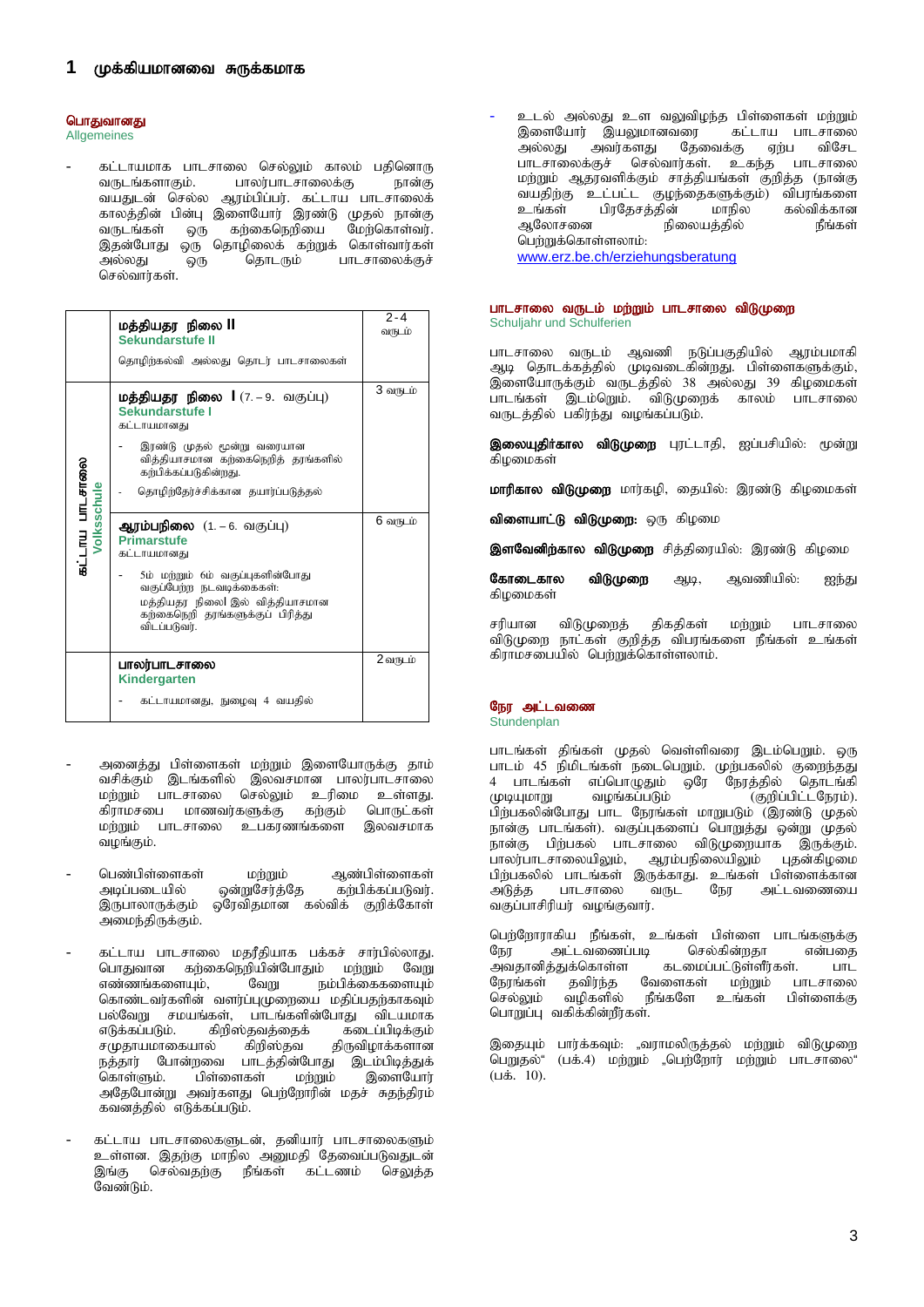

#### <span id="page-4-0"></span>நாள் பாடசாலை **Tagesschule**

rpwhu;fSf;F ghlq;fSf;F Kd;ghf> kjpa அல்லது பாடங்கள் முடிந்த **பராமரிப்பு** ஒன்று தேவைப்படின், பலர் கேட்டுக்கொண்டால்<br>கிராமசபை நாள் பாடசாலையை மைங்க செய்யம்: கிராமசபை நாள் பாடசாலையை ஒழுங்கு செய்யும்;<br>அநேகமாக கட்டாய பாடசாலையின் கட்டிடத் கட்டாய பாடசாலையின் தொகுதிகளுக்குள்ளேயே இது அமைந்திருக்கும்.

நாள் பாடசாலை மூன்று வித்தியாசமான வசதிகளைக் ்கொண்டு அமைந்திருக்கும்:

- பாடங்கள் ஆரம்பிப்பதற்கு முன்பாக காலை பராமரிப்பு
- மதிய பராமரிப்பு உணவு வசதிகளுடன்
- பிற்பகல் பராமரிப்பு பாடங்கள் முடிந்த பின்பாக அல்லது பாடங்களற்ற பிற்பகல்களில<mark>்</mark>

மதிய மற்றும் பிற்பகல்வேளை பராமரிப்பு வசதிகளின்போது வீட்டுப்பாடம் செய்வதற்கு உதவி கிடைக்கும். பெற்றோர்<br>இவ்வாறான வசதிகளை தமது தேவைக்கேற்றபடி இவ்வாறான வசதிகளை தமது தேவைக்கேற்றபடி<br>தெரிவுசெய்து கொள்ளலாம். நாள் பாடசாலை njupTnra ;J nfhs;syhk;. ehs; ghlrhiy வசதிகளுக்கு ்கட்டணங்கள் வருமானம், சொத்துக்கள் மற்றும் குடும்ப<br>உறுப்பினர்களின் அளவு என்பதைப் பொறுத்து உறுப்பினர்களின் தீர்மானிக்கப்படும்.

நாள் பாடசாலையின் வழங்கல்களையிட்ட மேலதிக<br>ககவல்களை www.erz.be.ch/tagesschulen என்னம் .<br>தகவல்களை <u>[www.erz.be.ch/tagesschulen](http://www.erz.be.ch/tagesschulen)</u><br>இணையத்தளத்தில் பார்வையிடலாம் ,izaj ;jsj ;jpy; ghu ;itaplyhk; my;yJ அ.சிரியர்களை அல்லது  $\overline{b}$ ருநெங்கள்.

குடும்பத்திற்கு வெளியில் பிள்ளைகளைப் பராமரிக்கும் மேலதிக வசதிகளை (பிள்ளைகள் பராமரிப்பு நிலையம்,<br>வீட்டில் பராமரிக்கும் பெற்றோர் போன்றவை) t Pl;by; guhkupf ;Fk; ngw ;Nwhu; Nghd;wit) [www.gef.be.ch](http://www.gef.be.ch/) > Familie என்ற காணலாம்.

### <span id="page-4-1"></span>வீட்டுப்பாடங்கள்

**Hausaufgaben** 

வீட்டுப்பாடங்கள் பாடசாலைப் பாடநேரங்களுக்கு மேலதிகமாக வழங்கப்படுகின்றது. வீட்டுப்பாடங்களின்போது படித்த பாடங்கள் ஆழமாக அல்லது மீள பயிற்சி செய்யப்படும். உங்கள் பிள்ளை வீட்டுப்பாடம் செய்வதற்கு அமைதியான இடம் அமையுமாறு நீங்கள் கவனித்துக் கொள்ளுங்கள்.

வீட்டுப்பாடங்களின் உள்ளடக்கத்தை பெற்றோரின்<br>உகவியின்றி செய்கு முடிக்கக் கூடியதாக இருக்கும். கூடியகாக இருக்கும். உங்கள் பிள்ளையால் தனது வீட்டுப் பாடங்களை தனியாக செய்யமுடியவில்லை என நீங்கள் அவதானித்தால், அது<br>குறிக்கு உரிய காலக்துடன் பிள்ளையின் அ.சிரியருடன் குறித்து உரிய காலத்துடன் பிள்ளையின் .<br>கதைத்துக் கொள்ளுங்கள்.

### <span id="page-4-2"></span>மகிப்பீடு Beurteilung

ஆகக் குறைந்தது வருடத்தில் ஒருமுறை அனைத்து<br>நிலைகளிலும் வகுப்பாசிரியருக்கும் பெர்ரோருக்கும் நிலைகளிலும் வகுப்பாசிரியருக்கும் பெற்றோருக்கும்<br>இடையிலான **கலந்துரையாடல்** இடம்பெறும். இக் **கலந்துரையாடல்** இடம்பெறும். இக்<br>ல் கற்றல் முன்னேற்றம் மற்றும் கலந்துரையாடலில் .<br>பிள்ளைகளின் செயற்பாடு, சமூக நடைமுறைகள் குறித்து கலந்துரையாடப்படும்.

ஆரம்பநிலையில் கற்கும் பிள்ளைகள் தமது பாடசாலை<br>வருட நிறைவில் எழுத்து மூலமான **மதிப்பீட்டு** வருட நிறைவில் எழுத்து மூலமான **மதிப்பீட்டு**<br>**அறிக்கை**யைப் பெற்றுக்கொள்வர். அது ஒவ்வொரு **அறிக்கை**யைப் பெற்றுக்கொள்வர். அது ஒவ்வொரு<br>பாடத்திலும் கற்றல் குறிக்கோளை எந்தளவில் குறிக்கோளை அடைந்துள்ளனர் என்பது குறித்த விபரங்களை தரும். 3ம்<br>வகுப்பிற்கு மேல் மாணவர்கள் அடைந்த ஆற்றல் .<br>மேல் மாணவர்கள் அடைந்த மதிப்பீட்டு அறிக்கையில் புள்ளிகளாகப் பதிவுசெய்யப்படும். மத்தியதர நிலை**|**இன் மாணவர்கள் ஒவ்வொரு பாடசாலைத் தவணை முடிவிலும் மதிப்பீட்டு அறிக்கையைப் தையை : முடிவதும் - மதங்களு - குதியையையும்<br>பெற்றுக்கொள்வர். இதில் அவர்களின் செயற்திறன் மற்றும் கற்கும்விதம் குறித்தும் மதிப்பிடப்படும்.

புள்ளிகள் அளவீட்டில் 1 தொடக்கம் 6 வரை வழங்கப்படும் (6=மிகநல்ல புள்ளி, 4ற்கு குறைவாக=கற்கும் குறிக்கோளை அடையவில்லை). இதன்போது அரைப் புள்ளிகளும் வழங்கப்படும் (உ-ம் 5.5 அல்லது 4.5).

மதிப்பீடு குறித்த மேலதிக விபரங்களை பல மொழிகளில்  $m$ ந்து கொள்ள பார்க்கவம்: [www.erz.be.ch/beurteilung](http://www.erz.be.ch/beurteilung) > Elterninformation

#### <span id="page-4-3"></span>வராமலிருத்தல் மற்றும் விடுமுறை பெறுதல் Absenzen und Dispensationen

- பெற்றோராகிய நீங்கள், உங்கள் பிள்ளையை xOq;fhf Neu ml;ltizg ;gb ghyu;ghlrhiyf;F  $\mathcal{P}$ னுப்பிவைக்கக் கடமைப்பட்டுள்ளீர்கள். தமது பிள்ளைகளை தெரிந்து<br>கொண்டு பாடசாலைக்கு அனுப்பி வைக்காத பாடசாலைக்கு பெற்றோருக்கு தண்டனை வழங்கப்படலாம்.
- பெற்றோராகிய நீங்கள் ஆசிரியருக்கு உங்கள்<br>பிள்ளை வராமலிருந்த காரணக்கை அறிவியுங்கள்: பிள்ளை வராமலிருந்த காரணத்தை அறிவியுங்கள்:<br>முன்பே **வராமலிருக்கும்** நிலை தெரிந்திருந்தால் தெரிந்திருந்தால் அதுகுறித்து முற்கூட்டியே உரிய ஆசிரியருக்கு அறிவியுங்கள். எதிர்பாராமல் வராமலிருக்க நேரிடின் இயலுமானவரை பாதுகாப்புக் காரணங்களுக்காக விரைவாக அறிவித்துக்கொள்ள வேண்டும்.
- உங்கள் பிள்ளை பின்வரும் காரணங்களுக்காக<br>வராமலிருந்தால் மன்னிக்கதாக (அனுமதிக்கல்) வராமலிருந்தால் ஏற்றுக்கொள்ளப்படும். சுகவீனம் அல்லது பிள்ளைக்கு .<br>விபத்து, பிள்ளையின் குடும்பத்தில் சுகவீனம் அல்லது<br>இறப்பு, வீடுமாற்றம், வைத்தியர் மற்றும் பல் வீடுமாற்றம், வைத்தியர் மற்றும் பல் ……<br>வைத்தியரிடம் செல்லும் தவணை.
- வரு விள்ளை மன்னிக்கப்பட்ட அல்லகு மன்னிக்கப்படாத நிலையில் வரத்தவறிய பாடங்களின்<br>எண்ணிக்கை குறித்து மதிப்பீட்டு அறிக்கையில் அறிக்கையில் குறிப்பிடப்பட்டிருக்கும்.
- விடுமுறைபெறும் அனுமதியைப் பெற்றுக்கொள்வதற்கு அதற்கான காரணங்களுடன் நான்கு கிழமைகளுக்கு<br>முன்பாக எமுக்குமூலம் பாடசாலை அகிபரிடம் எழுத்துமூலம் பாடசாலை அதிபரிடம்<br>க வேண்டும். விடுமுறை பெறுதல் விண்ணப்பிக்க பின்வரும் காரணங்களுக்காக அனுமதிக்கப்படலாம்: மிகவிசேடமான சமய திருநாட்களைக் கொண்டாட,<br>முக்கிய குடும்ப நிகழ்வு, தாய்மொழி மற்றும் முக்கிய குடும்ப நிகழ்வு, தாய்மொழி மற்றும்<br>கலாச்சார வகுப்புகளுக்குச் செல்லுதல் (HSK), வகுப்புகளுக்குச் தொழிலைமுகர்ந்து பார்த்தல் போன்றவைகளாகும்.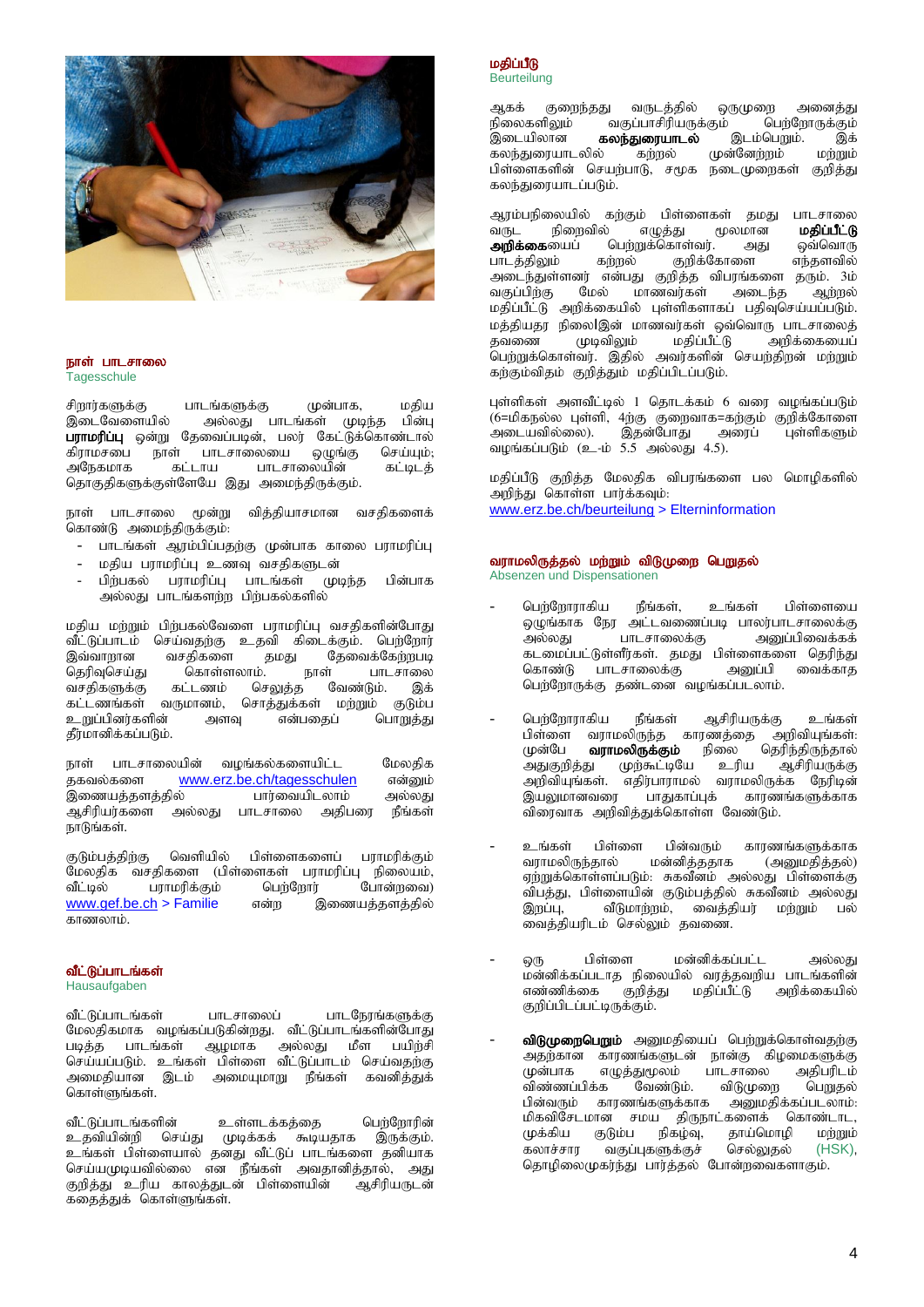**பெற்**றோர் தமது பிள்ளைகளுக்கு **ஒரு பாடசாலை**<br>**வருடத்தில் ஐந்து அரைநாட்கள் வரை** விடுமுறை **வருடத்தில் ஐந்து அரைநாட்கள் வரை**<br>எடுக்க உரிமையண்டு. இந்த அரை எடுக்க உரிமையுண்டு. இந்த அரைநாட்களுக்கு<br>எவ்வித காரணமும் காட்டாமல் பாடங்களுக்கு எவ்வித காரணமும் காட்டாமல் பாடங்களுக்கு<br>வராமலிருக்கலாம். நீங்கள் உங்கள் பிள்ளைக்கு வராமலிருக்கலாம். நீங்கள் உங்கள் பிள்ளைக்கு<br>அரைநாள் விடுமுறையை பாவித்துக் கொள்ள விடுமுறையை பாவித்துக் கொள்ள<br>்வகப்பாசிரியாக்க இாண்டு நாட்கள் விரும்பினால், வகுப்பாசிரியருக்கு இரண்டு முன்பாக அது குறித்து அறிவித்துக் கொள்ளுங்கள்.

### <span id="page-5-0"></span>மேலதிகமாகக் கற்கும் மற்றும் ஓய்வுநேர வசதிகள் Bildungs- und Freizeitangebote

பாடசாலையில் கட்டாய பாடங்களுடன் மேலதிகமாக<br>**தெரிவப் பாடவசகிகளும்** உண்டு. பாடசாலை njupTg ; ghltrjpfSk; cz ;L. ghlrhiy )ச மற்றும் கலை/கைவேலை<br>சாராத வகுப்புகள் மற்றும் அதேபோன்று பாடங்கள் வேலைத்திட்டங்களை வழங்கிக் கொள்ளும்.

மத்தியதர நிலை| இல் இத்துடன் மேலதிகமான<br>வசதிகளும் சேர்ந்து கொள்ளும். தெரிவுப்பாடங்களுக்கு ்<br>சேர்ந்து கொள்ளும். பெற்றோர் கட்டணம் செலுத்தத் தேவையில்லை.

தாய்மொழி கலாச்சார வகுப்பில் (HSK*)* பல மொழிகளுடன் வளரும் சிறுவர்கள் மற்றும் இளையோர் தமது முதல்மொழி (தாய் அல்லது தந்தையின் மொழி) மற்றும் தாய் அல்லது<br>தந்தையின் பூர்வீககலாச்சாரத்தைப் பற்றிய அறிவை பூர்வீககலாச்சாரத்தைப் ்மேலும் விருத்தி செய்து கொள்ளலாம். இந்த வகுப்புகள்<br>பூர்வீகநாடுகளால் அல்லது தனியார் அமைப்புகளால் பூர்வீகநாடுகளால் அல்லது தனியார் அமைப்புகளால் நடத்தப்படுகின்றன. இப்படியான வசதிககளில் சிலவற்றிற்கு கட்டணம் அறவிடப்படும்.

மேலதிக விபரங்கள் மற்றும் வசதிகளைக் காண்பதற்கு<br>கீழே தரப்படும் இணையத்தளத்தைப் பார்வையிடவும்: இணையத்தளத்தைப் பார்வையிடவும். [www.erz.be.ch/hsk](http://www.erz.be.ch/hsk)

விளையாட்டு மற்றும் வேறு ஓய்வுநேர வசதிகளை பிள்ளைகள் மற்றும் இளையோருக்கு அதிகமாக தனியார்<br>அமைப்புக்கள் ஏற்பாடு செய்வதுடன் சொந்தவிருப்பில் அமைப்புக்கள் ஏற்பாடு செய்வதுடன் சொந்தவிருப்பில்<br>செயர்படுவகை அடிப்படையாகக் கொண்டவை. செயற்படுவதை அடிப்படையாகக் கொண்டவை.<br>வமமையாக அமைப்பக்களின் வமங்கல்களில் அமைப்புக்களின் பங்கேற்பவர்கள் ஒரு வருடாந்தக் கட்டணத்தைச் செலுத்த வேண்டியிருக்கும்.



பிரதேசரீதியான **இசைப்பாடசாலை** தரமான<br>ஆசிரியர்களுடன் பல்வேறு விதமான MrphpaHfSld; gy;NtW tpjkhd வாத்தியங்களைக்கற்றுக் வகுப்புகளுக்கு கட்டணம் செலுத்த வேண்டும். இவ்வாறாக உள்ள இசைப்பாடசாலைகள் குறித்த விபரங்களை  $\mathbb{E}$ ழ்வரும் இணையத்தளத்தில் பார்க்கலாம்: [www.vbms.ch](http://www.vbms.ch/mitglieder.html) > Mitglieder

விளையாட்டு மற்றும் வேறு ஓய்வுநேர வசதிகள் குறித்த<br>தகவல்களை நீங்கள் உங்கள் கிராமசபையில் அறிந்து நீங்கள் உங்கள் கிராமசபையில் கொள்ளலாம்

# <span id="page-5-1"></span>ஆரோக்கியம்

**Gesundheit** 

பிள்ளைகள் மற்றும் இளையோர் பாலர்பாடசாலை,<br>அகேபோன்று 4ம் மற்றும் 8ம் வகுப்புகளில் மற்றும் 8ம் வகுப்புகளில்<br>**பாடசாலை வைத்தியரினால்** கிராமநிர்வாகத்தின் **பாடசாலை வைத்தியரினால்**<br>பரிசோதிக்கப்படுவர். இப்பரிசோதனை கட்டாயமானதும் ghpNrhjpf;fg ;gLtu;. ,g ;gupNrhjid fl;lhakhdJk; ,ytrkhdJkhFk;. ,J MNuhf;fpa ஒழுங்கின்மைகளான கேட்டல்,<br>ககைப்பகில் கடைகள் அல்லகு உடல் நிற்கும்முறை மற்றும் அசைதலில் தடைகள் இருந்தால் அவைகளை .<br>உரிய காலத்துடன் அறிந்து கொள்வதற்கு பயன்படும். ஒரு பிள்ளைக்கு மேலதிக தெளிவுபடுத்தல் அல்லது சிகிச்சை தேவைப்படின், பாடசாலை வைத்தியர் பெற்றோருக்கு அது குறித்து அறிவிப்பதுடன் மேலும் என்ன செய்ய வேண்டும் ு ,<br>என்பது பற்றியும் உங்களுக்கு ஆலோசனை வழங்குவார்.

அத்துடன் பிள்ளைகளின் மற்றும் இளையோரின் பற்கள்<br>கிாமமாக **பாடசாலை வைக்கியரினால்** பரிசோகனை கிரமமாக **பாடசாலை வைத்தியரினால்**<br>செய்யப்படும். இந்தப் பரிசோதனையும் .<br>இந்தப் பரிசோதனையும் கட்டாயமானதும்<br>ாகும். சிகிச்சைகள் கேவைப்படின் இலவசமானதுமாகும். சிகிச்சைகள் தேவைப்படின்<br>பெற்றோருக்கு அதுபற்றி அறிவிக்கப்படும். இதற்கான அறிவிக்கப்படும். <sup>-</sup> இதற்கான<br>iப்பேற்க வேண்டும். கட்டாய செலவை பெற்றோரே பொறுப்பேற்க வேண்டும். பாடசாலையில் பிள்ளைகள் சரியான முறையில் **பற்களைப் பேணுவது** குறித்து பயிற்றுவிக்கப்படுவார்கள்.

உங்கள் பிள்ளை நோயினால் பாதிக்கப்பட்டோ அல்லது<br>ஒழுங்காக மருந்துகளை எடுக்க வேண்டியிருந்தாலோ வேண்டியிருந்தாலோ .<br>ஆசிரியர்களுக்கு அதுகுறித்து அறிவித்துக் கொள்ளுங்கள்.

பிள்ளைகளும், உடல்நலமும் குறித்து பல மொழிகளில்<br>தகவல்களை அறிந்து கொள்ள: www.migesplus.ch > தகவல்களை அறிந்து கொள்ள: Kind & Gesundheit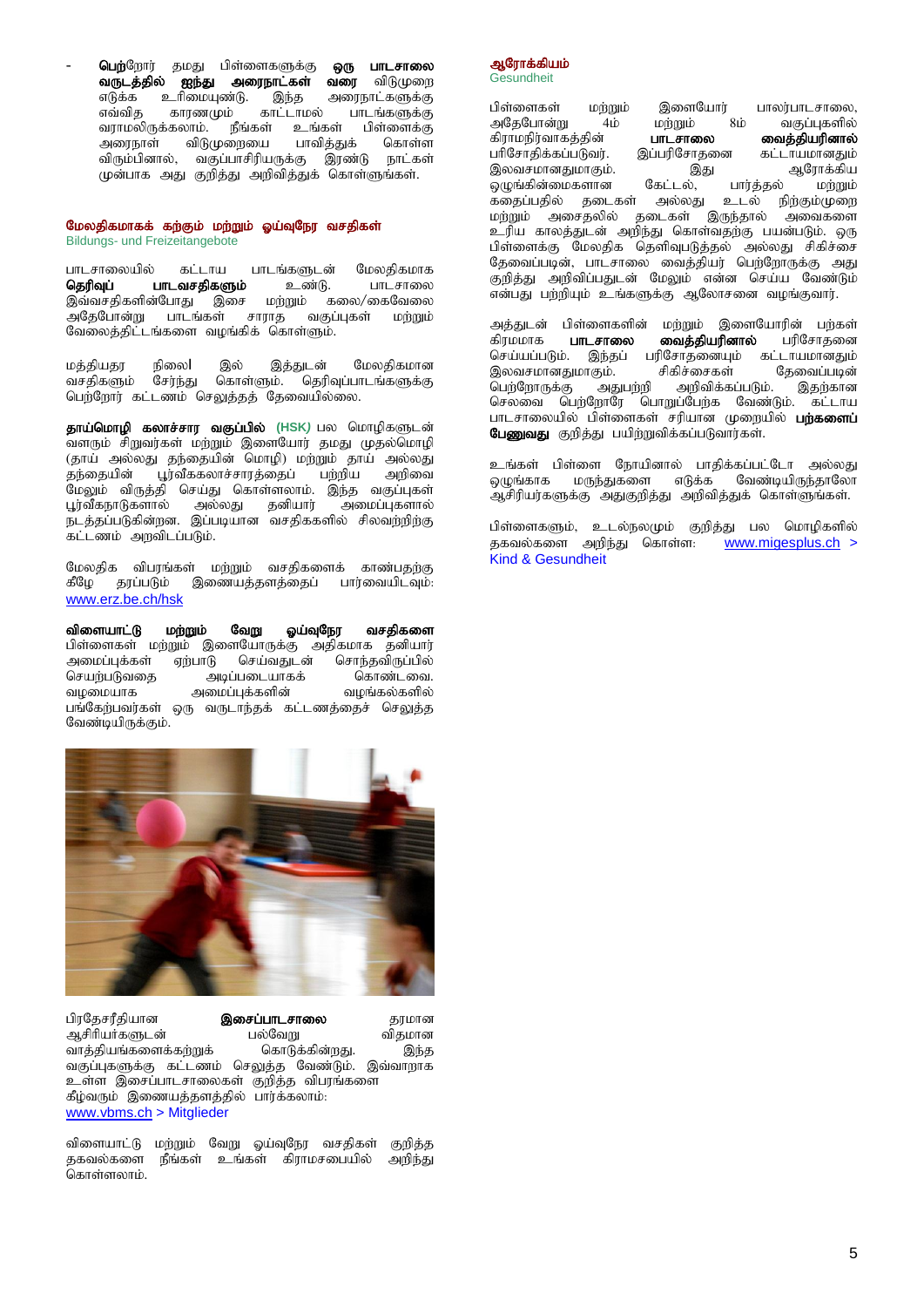### <span id="page-6-1"></span><span id="page-6-0"></span>நோக்கங்கள் மற்றும் ஒழுங்கமைப்பு Ziele und Organisation

பாடசாலை **அறிவு, செயற்திறன், மனோபாவம் மற்றும்**<br>**செயற்படுத்தும் திறன்** ஆகியவற்றைப் பெற **திறன்** ஆகியவற்றைப் - **ப**ற<br>பிள்ளைகள் மற்றும் இளையோர் ஊக்குவிப்பதோடு, சுற்றுச்சூழல் மற்றும் சமூகத்தைப் பற்றியறிந்து, இணைந்து வாழும் ஆற்றலைப் பெறவும், சுதந்திரமான, பொறுப்புள்ள, ஆழுமையுடைய மனிதர்களாக வளர்ச்சி பெறவும், அத்துடன் ்கட்டாயபாடசாலையின் பின்பு ஒரு தொழிற்கல்வியை<br>அல்லது தொடரும் பாடசாலையை வெற்றிகரமாக பாடசாலையை மேற்கொள்வதை நோக்கமாகக் கொண்டுள்ளது.

ஆசிரியர்கள் பாலர்பாடசாலை மற்றும் பாடசாலை<br>ஆகியவர்றின் வரையறுக்கப்பட்ட நோக்கங்களையுடைய ரோக்கங்களையுடைய பாடத்திட்டத்தை அடிப்படையாகக் கொண்டு பாடங்களைத் கிட்டமிடுவர்.

லு்வொரு கிராமசபையிலும் பாடசாலை நிர்வாகக்குமு பாலர்பாடசாலைகள் மற்றும் பாடசாலைகளுக்குப் பொறுப்பு வகிப்பதுடன் அவற்றைக் கண்காணிக்கின்றது. கல்வித் திணைக்களத்தின் ஏற்பாட்டில் **பாடசாலை பரிசோதகர்கள்**  $\overline{\text{m}}$ நில கண்காணிப்பை மேற்கொள்வர்.

பாலர்பாடசாலைக்குப் பதிவுசெய்யும்படி பெற்றோர் கிராமசபையால் கேட்டுக்கொள்ளப்படுவர்.

#### <span id="page-6-2"></span>பாலர்பாடசாலை Kindergarten

பாலர்பாடசாலையில் பிள்ளைகள் **விளையாடும் போது** கற்பர் அத்துடன் **கற்கும் போது** விளையாடுவர். அவர்கள் மேலும் நன்றாகக் கணிப்பிடவும், தம்மை வெளிப்படுத்தவும் கற்பதுடன், ஒரு பெரிய குழுவில் தம்மை இணைத்துக் ்காள்ளவும், சூழலுக்கு ஏற்றவிதத்தில் பழகிக்கொள்ளும்<br>அனுபவங்களையும் பெறுகின்றனர். பாலர்பாடசாலையில் அனுபவங்களையும் பெறுகின்றனர். பாலர்பாடசாலையில்<br>சிறுவர்கள் முழுவளர்ச்சிக்குமான ஊக்குவிப்பைப் .<br>சிறுவர்கள் முழுவளர்ச்சிக்குமான<br>பெறுவதுடன் பாடசாலையில் நு பெறுவதுடன் பாடசாலையில் நுழைவதற்கும் தயார்<br>படுத்தப்படுகின்றனர். பாலர்பாடசாலையில் ஆசிரியர்கள் ்பாலர்பாடசாலையில் ஆசிரியர்கள்<br>ன் **வளர்ச்சியையும்** அவகானிக்கு, ஓவ்வொரு பிள்ளையின் **வளர்ச்சியையும்** உதவிசெய்வதுடன் அவர்களின் **வளர்ச்சிப்படிநிலை** குறித்து பெற்றோருடன் கதைப்பார்கள்.



தனிப்பட்ட பகுதிகளில் **விசேட ஊக்குவிப்பு** தேவைப்படும் பிள்ளைகளுக்கு (உதாரணமாக பேச்சு மற்றும் அசைவில் வளர்ச்சி) மேலதிக வல்லுனர்களின் உதவி வழங்கப்படும்.<br>வழமையாக பாலர்பாடசாலை இரண்டு வருடங்க ்வழமையாக பாலர்பாடசாலை இரண்டு வருடங்கள்<br>நடைபெறும். ஒவ்வொரு பிள்ளைகளினதும் வளர்ச்சி நடைபெறும். ஒவ்வொரு பிள்ளைகளினதும்<br>நிலையைப் பொறுத்து **பிள்ளை ஆர ஆரம்பநிலைக்கு** வ**குப்பேற்றப்படுவது** ஒரு வருடம் தாமதமாக இடம்பெறலாம் அல்லது முதலாம் வகுப்பு பாடங்களை இரண்டு வருடங்கள்  $\overline{a}$ ந்கவேண்டி ஏற்படலாம்.

பலமொழிகளோடு வளரும் பிள்ளைகள், பாலர்பாடசாலைக்குள் நுழையும் காலத்தில் உள்ளூர் மொழியை குறைவாக விளங்கிக் கொள்பவர்களாக மற்றும்<br>கதைப்பவர்களாக இருந்தால் மேலதிக உதவிகளைப் கதைப்பவர்களாக இருந்தால் மேலதிக உதவிகளைப்<br>பெற்றுக்கொள்வர். **ஜேர்மன்மொமியை நன்றாகக்** ு **ஜேர்மன்மொழியை நன்றாகத்**<br>பிற்காலத்தில் உங்கள் பிள்ளை **தெரிந்திருப்பது** பிற்காலத்தில் உங்கள் பிள்ளை<br>**பாடசாலையில் வெற்றி** பெறுவதற்கு முக்கியமாக **பாடசாலையில் வெற்றி** பெறுவதற்கு முக்கியமாக<br>இருக்கும். ஆகவே பாலர்பாடசாலைக்குச் செல்ல முன்பு இருக்கும். ஆகவே பாலர்பாடசாலைக்குச் செல்ல முன்பு<br>உங்கள் பிள்ளை வேறு பிள்ளைகளுடன் சேர்ந்து உங்கள் பிள்ளை வேறு பிள்ளைகளுடன் சேர்ந்து<br>விளையாடுவதையும் அதன்போது உள்ளூர் மொழியை விளையாடுவதையும்<br>கற்றுக்கொள்ள முடியும் என்பதையும் கவனத்தில் கொள்ளுங்கள். 2 வயதுக்கு மேற்பட்ட பிள்ளைகளுக்கான<br>**விளையாட்டு மற்றும் பராமரிப்பு வசதிகள்** மற்றும் **விளையாட்டு**<br>அகேபோன்று தாய்மார் மற்றும் தந்தைமார் சந்திப்புக்கள்,<br>குமுக்கள் அல்லது சிறுவர் பராமரிப்பு . விளையாடும் குழுக்கள் அல்லது<br>நிலையங்கள் குறித்து உங்கள் கிாாமசபையில் .<br>கேட்டரிந்து கொள்ளுங்கள்.

பார்க்க "பாடசாலை வெற்றியில் பெற்றோரின் பங்களிப்பு"  $(116. 12).$ 

சில கிராமசபைகளில் பாலர்பாடசாலைப் பிள்ளைகளும், முதல் இரண்டு வகுப்பு மாணவர்களும் பகுதியாக அல்லது<br>முழுமையாக ஒருமித்துக் கற்பிக்கப்படுவர் (Basisstufe கற்பிக்கப்படுவர் my;yJ Cycle élémentaire).

பாலர்பாடசாலை குறித்த விபரமான தகவல்கள் பல மொழிகளில்:

[www.erz.be.ch/elterninfo](http://www.erz.be.ch/erz/de/index/kindergarten_volksschule/kindergarten_volksschule/informationen_fuereltern/kindergarten/elterninformationen.html) > Kindergarten

### <span id="page-6-3"></span>ஆரம்பநிலை (1. – 6. வகுப்பு) **Primarstufe**

ஆரம்பநிலையில் மாணவர்கள் **வாசிக்க, எழுத மற்றும்**<br>**கணக்குச்செய்ய** பயிலுவதுடன் அதில் தேர்ச்சியும் **கணக்குச்செய்ய** பயிலுவதுடன் அதில் தேர்ச்சியும்<br>பெறுகின்றனர். அவர்கள் சூழலுக்குகேற்ற அறிவைப் பெறுகின்றனர். அவர்கள் சூழலுக்குகேற்ற அறிவைப் பெறுவதுடன், வேலைசெய்யும் நுட்பங்களையும் அறிந்து கொள்கின்றனர். அநேகமாக வெவ்வேறு பாடங்களில் ஒரே விடயம் கையாளப்படுகின்றது. மாணவர்கள் தன்னிச்சையாக மர்றும் பொறுப்புணர்ச்சியுடன் செயர்படுவதை அதிகரிக்கக் கர்றுக்கொண்டு வேலைசெய்கின்றனர்.

3ம் வகுப்பு தொடக்கம் ஜெர்மன்மொழிபேசும் மாநிலப்<br>பகுதிகளில் உள்ள மாணவர்கள் **முதலாவது பிற** பகுதிகளில் உள்ள மாணவர்கள் **முதலாவது பிற**<br>**மொமியாக பிளெக்சுமொமியைக்** கள்ளக் கொள்வகோடு. **மொழியாக பிரெஞ்சுமொழியைக்** கற்றுக் கொள்வதோடு,<br>பிரெஞ்சு மொழிபேசும் மாநிலப் பகுதிகளில் மொழிபேசும் $\overline{\phantom{a}}$ ஜெர்மன்மொழியைக் கற்றுக்கொள்வர்.

2013 தொடக்கம் இரு மாநிலப்பகுதிகளிலும் 5ம் வகுப்பு தொடக்கம் **ஆங்கிலம்** கற்றுக் கொள்வர்.

5ம் மற்றும் 6ம் வகுப்புக் காலத்தில் உங்கள் பிள்ளை ஆரம்பநிலையில் இருந்து மத்தியதர நிலை| (Sekundarstufe I) இற்கு மாறும் **வகுப்பேற்ற நடைமுறைகள்** இடம்பெறும் (தொடரும் பக்கங்களைப் பார்க்க).

பிள்ளைகளுக்கு, எந்தவொரு புலத்திலாவது (மொழி,<br>அசைதல், கற்றல், அவதானம்) கற்கும் நோக்கத்தை அசைதல், கற்றல், miltjw ;Fg ; gpur ;ridfs; ,Ug ;gpd;> jdpg ;gl;l uPjpapy ; mtu;fSf;fhf j Pu;khdpf;fg ;gl;l Nehf;fj;ij கர்பிக்கப்படுவர் .<br>விசேட பயிற்சிபெற்ற<sup>-</sup>ஆசிரியர்களின் உதவி பெறப்படும்.

இதற்காக பிள்ளையின் **கற்றல்பிரச்சனை** பெற்றோரின்<br>சம்மதத்துடன் ஒரு துறைசார் இடத்தினூடாக இடக்கிரைடாக தெளிவுபடுத்தப்படும். இத்துறைசார் இடம் **விசேட்கற்பித்தல்** ஊடாக ஆதரவளிக்கவேண்டிய தேவை உள்ளதா என்பதை மகிப்பீடு செய்யம்.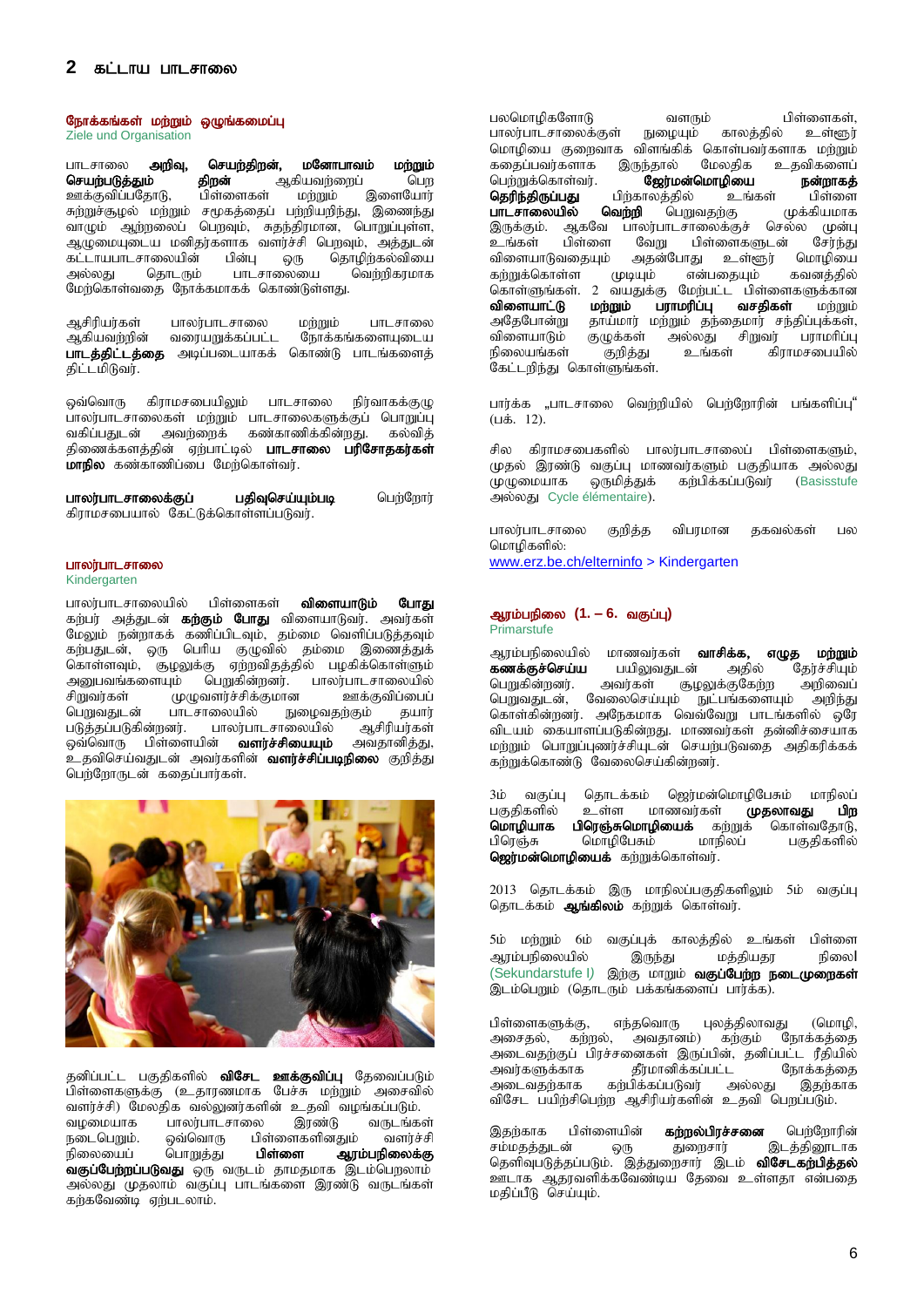,t ; tpNrlfw;gpj ;jy ; (Spezialunterricht*)* பாடநேரத்தின்போது வகுப்பில் அல்லது வகுப்பிற்கு வெளியே குழுவாக இடம்பெறும். இதற்கும் மேலாக அநேக கிராமசபைகளில் கற்றல்பிரச்சனையுள்ள பிள்ளைகள்<br>**விசேட வகப்பக்க** (Besondere Klasse ) செல்லக்கூடிய **விசேட வகுப்புக்கு** (Besondere Klasse ) வசதிகள் உள்ளன. ஒரு விசேட வகுப்பு வழமையான<br>வகுப்பு போல் அல்லாது குறைவான மாணவர்களைக் .<br>நு குறைவான மாணவர்களைக்<br>- கற்பதில் பிரச்சனையுள்ள கொண்டிருப்பதோடு, பிள்ளைகளுக்கு உதவியளித்துக் கற்பிப்பதற்கு விசேட பயிற்சி பெற்ற ஆசிரியர்களையும் கொண்டிருக்கும்.

அதேபோன்றே விசேட **திறமையுள்ள மாணவர்களுக்கு** ஒரு<br>விசேட வழங்கல் உண்டு. இதில் பங்குபற்றுவதற்கு tpNrl toq;fy; cz ;L. ,jpy; gq;Fgw ;Wtjw ;F (ழன்நிபந்தனையாக  $m$ inu IID.



### <span id="page-7-0"></span>ஆரம்பநிலையிலிருந்து மத்தியதர நிலைl ந்கு வகுப்பேற்றம் Übertritt von der Primar- in die Sekundarstufe I

5ம் மற்றும் 6ம் வகுப்புக் காலத்தில் ஒரு **வகுப்பேற்ற**<br>**நடைமுறை** உங்கள் பிள்ளை ஆரம்பநிலையிலிருந்து ஆரம்பநிலையிலிருந்து மத்தியதர நிலை| ந்கு மாறுவதை நெறிப்படுத்தும்.

மத்தியதர நிலை| (7. – 9. பாடசாலை வருடம்) இன்<br>கற்பித்தல் இரண்டு தொடக்கம் மூன்று **வேறுபட்ட** கற்பித்தல் இரண்டு தொடக்கம் மூன்று<br>**தரங்களில்** பிரிக்கப்பட்டுள்ளது. 7ம் பாடசா **தரங்களில்** பிரிக்கப்பட்டுள்ளது. 7ம் பாடசாலை வருடம்<br>தொடக்கம் மாணவர்கள் அவர்களின் பாடசாலை அவர்களின் செயற்திறன் மற்றும் எதிர்பார்க்கப்படும் பாடசாலைக் கல்வி ு :--<br>வளர்ச்சி காரணமாக, வேறுபட்ட தரங்களில் ஒன்றுக்கு பிரித்து அனுப்பப்படுவர். வகுப்பு ஆசிரியர் பிள்ளை மற்றும் பெற்றோருக்கு வகுப்பேற்ற நடைமுறை பற்றி 5ம் வகுப்பில் அறியத்தருவார்.

இதையும் பார்க்க "மத்தியதர நிலைl" (பக். 7) மற்றும் fl;lha ghlrhiyapd; gpd;G (gf;. 9).

கட்டாயபாடசாலையின் மதிப்பீடு மற்றும் மத்தியதர நிலை $\log$  வகுப்பேற்றம் குறித்த தகவல்கள் பல மொழிகளில்: **[www.erz.be.ch/beurteilung](http://www.erz.be.ch/beurteilung)** > Elterninformation

#### <span id="page-7-1"></span>மத்தியதர நிலைஐ (7. - 9. வகுப்பு) Sekundarstufe I

மத்தியதர நிலை|ல் மாணவர்கள் அவர்கள் திறமையின்<br>தரத்திற்கேற்ப இரண்டு தொடக்கம் மூன்று **வேறுபட்ட** தரத்திற்கேற்ப இரண்டு தொடக்கம் தரங்களில் கற்பிக்கப்படுவார்கள்.

மத்தியதர நிலை| நேயால்வகுப்பு (Realklassen) மற்றும் செக்குண்டார் வகுப்பு (Sekundarklassen) என பிரிக்கப்படும். செக்குண்டார் வகுப்புகளில் உள்ள இளையோர் மிக அதிகமான எதிர்பார்ப்புக்களை நிறைவேற்ற வேண்டும்.<br>நன்று தொடக்கம் மிகவும் நல்ல கிறமைகளைக் ed ;W njhlf;fk; kpfTk; ey;y jpwikfisf; .<br>கொண்டுள்ள செக்குண்டார் வகுப்பு மாணவர்கள் தொடரும் பாடசாலைகளுக்குச் செல்வதற்கு ஆயத்தப்படுத்தப்படுவர். சில கிராமசபைகள் இதற்காக விசேடமான செக்குண்டார் வகுப்புகளை (spezielle Sekundarklassen) நடத்துகின்றன. ஒவ்வொரு கிராமசபையும் நேயால் மற்றும் செக்குண்டார்<br>மாணவர்கள் பிரிக்கப்பட்டா அல்லது பகுதியாக பிரிக்கப்பட்டா ஓன்றுசேர்ந்தா கற்பிக்கப்பட வேண்டும் என்பதைத் தாமாகத் தீர்மானித்துக் கொள்வர்.

விசேடகற்பித்தல் மற்றும் விசேட வகுப்புகள் ஊடாக ஆதரவுபெறுவோருக்கும் மத்தியதர நிலை| உண்டு.

மத்தியதர நிலை|ல் பயிலும் மாணவர்களிடம் அதிகரித்துச் செல்லும் தனித்துச் செயற்படும்திறன் தனியாக அல்லது<br>குழுவாக இயங்குகையில் எதிர்பார்க்கப்படும். பொது ்.<br>எதிர்பார்க்கப்படும்.  $\bar{\psi}$ அறிவுக்கல்வி மேலும் பரவலாக்கப்பட்டு ஆழமாக்கப்படும். அத்துடன் மாணவர்கள் ஒரு தொழிந்கல்வியை தெரிவு<br>செய்ய அல்லது ஒரு தொடரும் பாடசாலைக்குச் செய்ய அல்லது ஒரு தொடரும் பாடசாலைக்குச்<br>செல்வகர்காகக் கயார்படுக்கப்படுவர்கள். இளையோரின் nry;tjw ;fhfj ; jahu ;gLj ;jg ;gLtu ;fs;. ,isNahupd; **தொழிற்தெரிவு** (Berufswahl*)* அவர்கள<br>அர்வம், பலம் மற்றும் பாடசாலை ஆர்வம், பலம் மற்றும் பாடசாலை பெறுபேறுகளை<br>அடிப்படையாகக் கொண்டு அமைந்திருக்கும். பாடசாலை அமைந்திருக்கும். பாடசாலை இந்த முக்கிய படிநிலைக்கு ஆதரவளிப்பதுடன், இதுபற்றிய<br>விடயங்கள் கற்பித்தலில் எடுத்துக் கையாளப்படும். .<br>விடயங்கள் கற்பித்தலில் எடுத்துக் கையாளப்படும்.<br>பெற்றோர், வகுப்பாசிரியர்கள் மற்றும் தொழிற்கல்வி பெற்றோர், வகுப்பாசிரியர்கள் மற்றும் தொழிற்கல்வி<br>ஆலோசனை நிலையம் ஆகியவை ஒன்றுசேர்ந்து ஆலோசனை நிலையம் ஆகியவை ஒன்றுசேர்ந்து இளையோர் முடிவுஎடுக்கும் நடைமுறையை வழிநடத்துவர்.

வகுப்பாசிரியர் உரிய காலத்துடன் தொழிற்தெரிவு மற்றும் **தொழிற்கல்வியைக் கற்குமிடத்தைத் தேடிக்கொள்வதுடன்**<br>தொடர்புடைய **நிபந்தனைகள் மற்றும் எதிர்பார்ப்புக்கள்** தொடர்புடைய **நிபந்தனைகள் மற்றும் எதிர்பார்ப்புக்கள்**<br>குறித்து இளையோருக்கும் மற்றும் பெற்றோராகிய இளையோருக்கும் .<br>உங்களுக்கும் அறிவிக்குக் கொள்வார்கள்.

இதையும் பார்க்க "கட்டாய பாடசாலையின் பின்பு" (பக். 9)  $\omega$ ற்றும் "மதிப்பீடு" (பக். 4).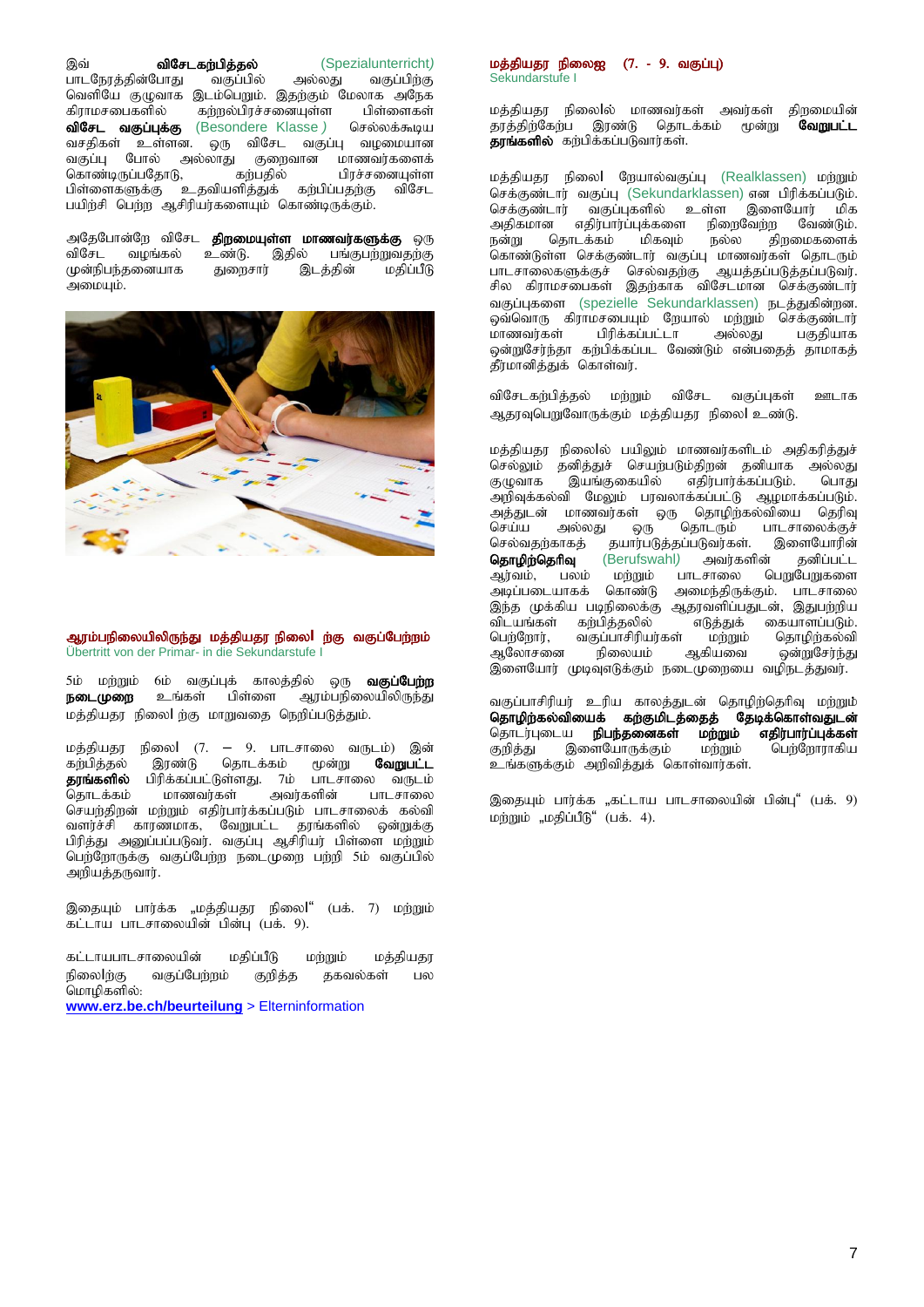#### <span id="page-8-0"></span>புதிதாக வந்து சேரும் பிள்ளைகள் மற்றும் இளையோர் Neuzuziehende Kinder und Jugendliche

Gjpjhf te;J NrUk; ghyu;ghlrhiy kw ;Wk; ghlrhiy பிள்ளைக்கான பெற்றோராகிய நீங்கள் உங்கள் கிராமசபையில் பெற்றுக் கொள்ளலாம். நீங்கள் உங்கள் பிள்ளையை நேரடியாக<br>அதற்குப் பொறுப்பான பாடசாலை அதிபரிடம் அதற்குப் பொறுப்பான பாடசாலை அதிபரிடம் பதிவுசெய்யலாம். உங்கள் பிள்ளை சுவிசில் இருக்க வேண்டியிருந்தால் அல்லது பல மாதங்கள் தங்கியிருக்க நேரிடின் – அதன்போது பாடசாலை – செல்லுதல்<br>கட்டாயமானதாகும். – பாலர்பாடசாலையில் – அல்லது fl;lhakhdjhFk;. ghyu;ghlrhiyapy; my;yJ பாடசாலை வருடத்தின் எந்நேரத்திலும் சேர்ந்துகொள்ள முடியும்.

பெற்றோர் மற்றும் கையளிக்கப்படும் ஆசிரியரைக் கேட்டறிந்த பின்பு, புதிதாக வந்து சேரும் பிள்ளைகள் மற்றும் இளையோர் (வைத்திருக்கும் சான்றிதழ்களை அடிப்படையாகக் கொண்டும்) வயதுக்குத் தகுந்தவாறும், இவ்வகுப்பைக்கற்க எடுத்த வருடங்கள் ஆகியவற்றைக் கவனத்தில் கொண்டும் (மத்தியதர நிலை|இல் சென்ற தரத்தையும் கொண்டு) வகுப்பைத் தீர்மானிப்பார்கள்.<br>பாடசாலை அதிபரால் தீர்மானிக்கப்படும் இவ்வாறான ்பாடசாலை அதிபரால் தீர்மானிக்கப்படும் இவ்வாறான<br>வகுப்புப் பகிரவு முதலில் தற்காலிகமானதாகவே இருக்கும்.

4ம் வகுப்புக்கு மேல், பிள்ளைகள் மற்றும் இளையோருக்கு<br>கங்பிக்கும்மொமி கெரிந்திருக்காவிடன். கங்பிக்கும் தெரிந்திருக்காவிடின், மொழியை அவர்கள் கற்றுக்கொள்ள அதிகநேரத்தைச்<br>செலவிடவும் மற்றும் பாடங்களில் ஏற்படும் பாடங்களில் இடைவெளிகளை (விசேடமாக பிறமொழிகள்) சரிப்படுத்திக்<br>கொள்ளவும், வெளிநாட்டில் தாம் படித்த வகுப்பை வெளிநாட்டில் தாம் படித்த வகுப்பை மீண்டும் ஒருமுறை கற்றுக்கொள்வது சிறந்ததாக அமையும்.



கற்பிக்கும்மொழியை தெரிந்திருக்காத அல்லது குறைவாக தெரிந்திருக்கும் பிள்ளைகள் மற்றும் இளையோர் மேலதிக உதவியைப் பெற்றுக்கொள்வர். மேலதிக ஜெர்மன்மொழி<br>பாடங்கள் [Deutsch als Zweitsprache(DaZ)] ஜெர்மன் பாடங்கள் [Deutsch als Zweitsprache(DaZ)] ஜெர்மன்<br>மொழிபேசும் மாநிலப்பகுதியில் இலவசம். இவை மாநிலப்பகுதியில் பாடநேரத்தின் போது வகுப்புகளுக்கு உள்ளேயோ அல்லது வெளியேயோ நடைபெறும்.

நகரங்களில் மற்றும் பிரதேசமையங்களில் பிள்ளைகள் ்மற்றும் இளையோர் ஆரம்பத்தில் கற்பிக்கும்மொழியைத்<br>தெரியாதவர்களாக இருந்தால், அநேகமாக பத்து கெரியாகவர்களாக இருந்தால். அநேகமாக பக்கு கிழமைகளுக்கு விரைவில் கற்பிக்கும்மொழி கற்பிக்கப்படும்.

விளையாட்டுக்கழகங்கள், நாள் பாடசாலை மற்றும் தாய்மொழி மற்றும் கலாச்சாரவகுப்பு (HSK*)*<br>போன்**றவைக்குச் செல்வது உங்கள் பிள்ளைக்கு** .<br>போன்றவைக்குச் விரைவாக புதிய மொழியை மற்றும் சூழலை புரிந்து கொள்ளவும் சமூகத்தில் இணைந்து வாழவும் உதவும்.

இதையும் பார்க்கவும் "கட்டாய பாடசாலையின் பின்பு"  $(i44.9)$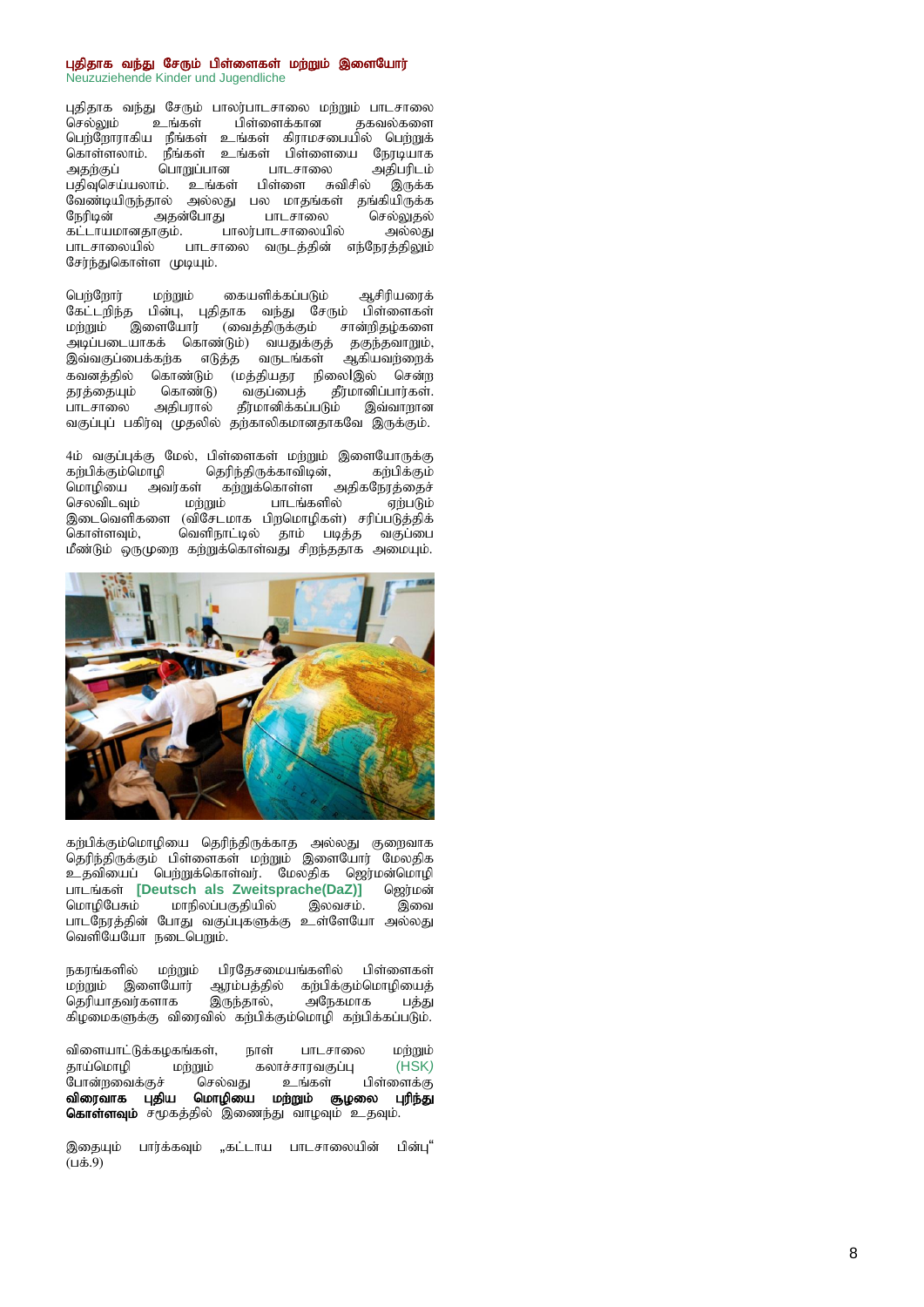#### <span id="page-9-1"></span><span id="page-9-0"></span>தொழிற்கல்வி வசதிகள் கட்டாயபாடசாலையின் பின்பு Ausbildungsmöglichkeiten nach der Volkschule

ஒரு குறிப்பிட்ட தொழிலைப் பயிலும் அல்லது தொடரும் ு படும் .<br>பாடசாலை வழிவகைகள், நீங்கள் நினைத்திருப்பது போல் அல்லாமல் வேறு விதமாகவும் நடைபெறலாம். முன்பு போல் அல்லாது வேறுவிதமாக அல்லது – நீங்கள் சுவிசில் வளராதவராக இருந்தால் — உங்கள் தாயகத்தைப் போலல்லாது வேறு விதமாக இருக்கலாம். உதாரணமாக இன்று 250க்கு மேற்பட்ட தொழில்களை, கட்டாய பாடசாலை படித்து முடித்த பின் கற்றுக்கொள்ள முடியும்.

கட்டாய பாடசாலையின் பின்பு ஒரு தேர்ச்சிக்கல்வியைக் கற்றுக் கொள்வது உங்கள் பிள்ளையின் எதிர்காலத்திற்கு மிகவும் பயனுள்ளதாக இருக்கும். ஒரு தொழிற்கல்வியை அல்லது ஒரு தொடரும் பாடசாலையில் கற்றுத் தேறாது<br>ஒரு கொமிலைப் பெற்றுக்கொள்ளும் போது ஒரு தொழிலைப் பெற்றுக்கொள்ளும் போது<br>பாதுகாப்பையும், எதிர்பார்க்கும் ஊதியத்தையும் ghJfhg ;igAk;> vjpu ;ghu;f;Fk; Cjpaj ;ijAk ; உயர்வடையும்  $\overline{f}$ ந்தர்ப்பங்கள் இல்லாது போகும்.

### <span id="page-9-2"></span>தொழிலுக்கான அடிப்படைக்கல்வி (தொழிற்கல்வி) Die Berufliche Grundbildung (Berufslehre)

அதிக இளையோர் கட்டாய பாடசாலைக் காலத்தின் பின்பு<br>கமது தொமிலை ஒரு தொமிலுக்கான அடிப்படைக் தமது தொழிலை ஒரு தொழிலுக்கான அடிப்படைக்<br>கல்வியாகக் (கொமிர்கல்வி) கா்ளக் கொள்கின்றனர்: ் (தொழிற்கல்வி) நெற்றுக் கொள்கின்றனர்: இரண்டு முதல் நான்கு வருட காலங்களில் தமது **தொழிற்** ப்பிற்சியை ஒரு தொழிலகத்தில் பெற்றுக்கொள்கின்றனர். அதேவேளையில் கிழமையில் இரண்டு தொடக்கம் மூன்று நாட்கள் தொழிற்கல்விப் பாடசாலைக்குச் (Berufsschule), .<br>செல்கின்றனர். அங்கும் இவர்கள் தொழில்சார்ந்த அறிவைப் பெறுவதுடன், பொதுப் பாடங்களையும் ஆழமாகக் கற்பர்.<br>கற்பவருக்கும், தொழிலகம் மற்றும் தொழிற்கல்வி கற்பவருக்கும், தொழிலகம் மற்றும் தொழிற்கல்வி பாடசாலை ஆகியோருக்கும் இடையே ஒரு **தொழிற்கல்வி ஒப்பந்தம்** கைச்சாத்திடப்படும். ஒருசில தொழில்களைப் பயிலும்போது தொழிற்கல்வி பாடசாலையில் மட்டுமே பயில வேண்டிய சாத்தியங்களும் ஏற்படலாம். [Handelsmittelschule (HMS) மற்றும் Lehrwerkstätten ].<br>சொமிலுக்கான அடிப்படைக்கல்வி. கொமிர்கல்வியின் அடிப்படைக்கல்வி, தொழிற்கல்வியின்<br>ய நிறைவுசெய்த பின்னர் சுவிஸ் இறுதிப்பரீட்சையை ehLjOtpa mq;fPfhuk; cila Nju;r;rpg ;gj ;jpuj ;Jld ; நிறைவடையும்.

தொழிலகம் மற்றும் பாடசாலை இரண்டிலும் சேர்ந்து  $\frac{1}{2}$ க்றுக்கொள்வது காரணமாக இளையோர் ஒரு தொழிலைக் கற்று சித்திபெறும்போது வழமையாக தொழிற் சந்தையில் .<br>ஒரு தொழிலைப் பெறுவதற்கு சந்தர்ப்பங்கள் நிறையவே  $\tilde{\mathcal{P}}$ ா்ளன. அத்துடன் ஒரு தொழிலைக் கற்று முடித்த பின்பு மேலும் கற்றுக்கொள்ளக்கூடிய பல சாத்தியங்களுள்ளன.

தொழிற்கல்வியின்போது அல்லது அடிப்படைத் தொழிற் கல்வியை நிறைவு செய்தபின் மிகச் சிறந்த செயற்திறன் உடையவர்கள் தொழில் மத்தூராவைப் (Berufsmaturität)<br>பெறலாம். இதன்மூலம் துறைசார் பல்கலைக்கழகத்தில் -<br>மம் துறைசார் பல்கலைக்கழகத்தில்<br>. FH) உயர்கல்வியைப் பெறும்  $(Fachhochschule$   $FH)$  உயர்கல்வியைப் பெறும் சாத்தியமும் உண்டு.

மேலதிக தகவல்களுக்கு: [www.erz.be.ch/berufsbildung](http://www.erz.be.ch/erz/de/index/berufsbildung/grundbildung.html)

## நடுத்தரப்பாடசாலைகள்

Die Mittelschulen / *Les écoles moyennes*

துறைசார் நடுத்தரப்பாடசாலைகள் [Fachmittelschule (FMS)] மூன்று வருட காலத்திற்கு ஆரோக்கியம், கல்வி மற்றும் வளர்ப்பு/ சமூகவியல் போன்ற துறைகளில் தொழிற்கல்வியை கற்கத் தயார்படுத்துகின்றது.

பாடசாலையில் நன்கு கற்கும் மாணவர்கள் அதிக செயற்திறனைக் காட்டும்போது **கிம்நாசியம்** (Gymnasium)<br>செல்வதற்கு சந்தர்ப்பமுண்டு. கிம்நாசியகல்வி 9வது சந்தர்ப்பமுண்டு. பாடசாலை வருடத்தில் ஆரம்பித்து நான்கு வருடங்களுக்கு .<br>நடைபெறும் (9ம் பாடசாலை வருடத்தின் பின்னரும் இதில்<br>சேர்ந்து கொள்வதற்கு சந்தர்ப்பமுண்டு). கிம்நாசியம் சந்தர்ப்பமுண்டு). ஆழ்மான பொதுக்கல்வியை பல முதன்மைப் பாடங்களுடன் வழங்குகின்றது. இதில் பெறும் இறுதிப்பட்டம் (Matura)<br>பல்கலைக்கழகத்தினுள் பரீட்சையின்றி நுழைய பல்கலைக்கழகத்தினுள் பரீட்சையின்றி நுழைய<br>[Universität அல்லது Eidgenössische Technische [Universität my;yJ Eidgenössische Technische .<br>Hochschule (ETH)] அல்லது ஒரு வருட பயிற்சியடன் துறைசார் பல்கலைக்கழகத்தில் கற்க வழிவகுக்கின்றது.

வேறு மாநிலங்களிலிருந்து அல்லது வெளிநாட்டிலிருந்து **புதிதாக வரும் இளையோர்** தமது கிம்நாசியக் கல்வியை பேர்ண் மாநிலத்தில் தொடர விரும்பினால், பல<br>மொழிகளில் ஒரு தகவற்பிரசுரம் உள்ளது: ்குகவற்பிரசுரம் [www.erz.be.ch/aufnahmegym](http://www.erz.be.ch/aufnahmegym)

துறைசார் நடுத்தரப்பாடசாலைகள் மற்றும் கிம்நாசியம் குறித்த தகவல்களுக்கு: [www.erz.be.ch/mittelschulen](http://www.erz.be.ch/mittelschulen)

### <span id="page-9-3"></span>இடைத்தீர்வுகள் / பாலம்போன்ற வழங்கல்கள் Zwischenlösungen

பாடசாலைக்கல்வியோ அல்லது கற்பிக்கும் மொழியறிவோ ஒர் உயர்ந்த தொழிற்கல்வியைக் கற்கத் தொடங்குவதற்கு,<br>9வகு பாடசாலைவருட நிறைவில் - உங்கள் பிள்ளைக்கு ு;<br>9வது பாடசாலைவருட நிறைவில் போதாதிருந்தால், **ஒரு தொழிலுக்கு தயார்ப்படுத்தும் 10வது**<br>**பாடசாலை வருடக்கைக்** கற்றுக் கொள்வகற்கு **பாடசாலை வருடத்தைக் க**ற்றுக் கொள்வதற்கு<br>வசதியுண்டு இந்த வசதியை **புதிதாக வந்து சேர்ந்த** வசதியுண்டு. இந்த வசதியை **புதிதாக**<br>இளையோர் 16 வதாடக்கம் 18 ,16 தொடக்கம் 18 வயதுவரை<br>தெரியாமலோ அல்லது சிறிது கற்பிக்கும்மொழி தெரியாமலோ அல்லது சிறிது<br>கெரிந்கிருந்காலோ பயன்படுக்கிக் கொள்ளலாம்: தெரிந்திருந்தாலோ [www.erz.be.ch/bvs](http://www.erz.be.ch/bvs)

உரியகாலத்துடன் இவை குறித்தும் மேலதிக இடைத் தீர்வுகள் குறித்தும் உங்கள் பிள்ளையின் ஆசிரியரிடம் அல்லது பிரதேச தொழிற்தகவல் நிலையத்திலிருந்தும் ககவல்களைப் பெற்றுக் கொள்ளுங்கள்  $(B|Z)$ .

### <span id="page-9-4"></span>மேலகிக ககவல்கள்

Weitere Informationen

மேற்குறிப்பிட்ட தேர்ச்சிக்கல்விகளை விட கட்டாய<br>பாடசாலையின் பின் வேறு மேலதிக வழங்கல்களும் மேலதிக வழங்கல்களும்<br>'ககவல்களை பின்வரும் உள்ளன. இவை குறித்த தொடர்புகளில் பெறலாம்:

தொழிற்தெரிவு பற்றிய தகவல்கள் மற்றும் பிரதேச தொழிற்தகவல் நிலையங்கள் உள்ள இடங்கள் (BIZ ): [www.erz.be.ch/berufsberatung](http://www.erz.be.ch/berufsberatung)

தொழிலைத் தெரிவுசெய்வது குறித்த தகவல்கள் பல மொழிகளில்: [www.berufsberatung.ch/dyn/8188.aspx](http://www.berufsberatung.ch/dyn/8188.aspx)

கட்டாய பாடசாலையின் பின் கற்பதற்கான வழிமுறைகள்: வரைபடம் [www.erz.be.ch/berufsbildung](http://www.erz.be.ch/erz/de/index/berufsbildung.assetref/content/dam/documents/ERZ/MBA/de/berufsberatung/Broschueren_Bildungsgrafik/Bildungsgrafik-d.pdf)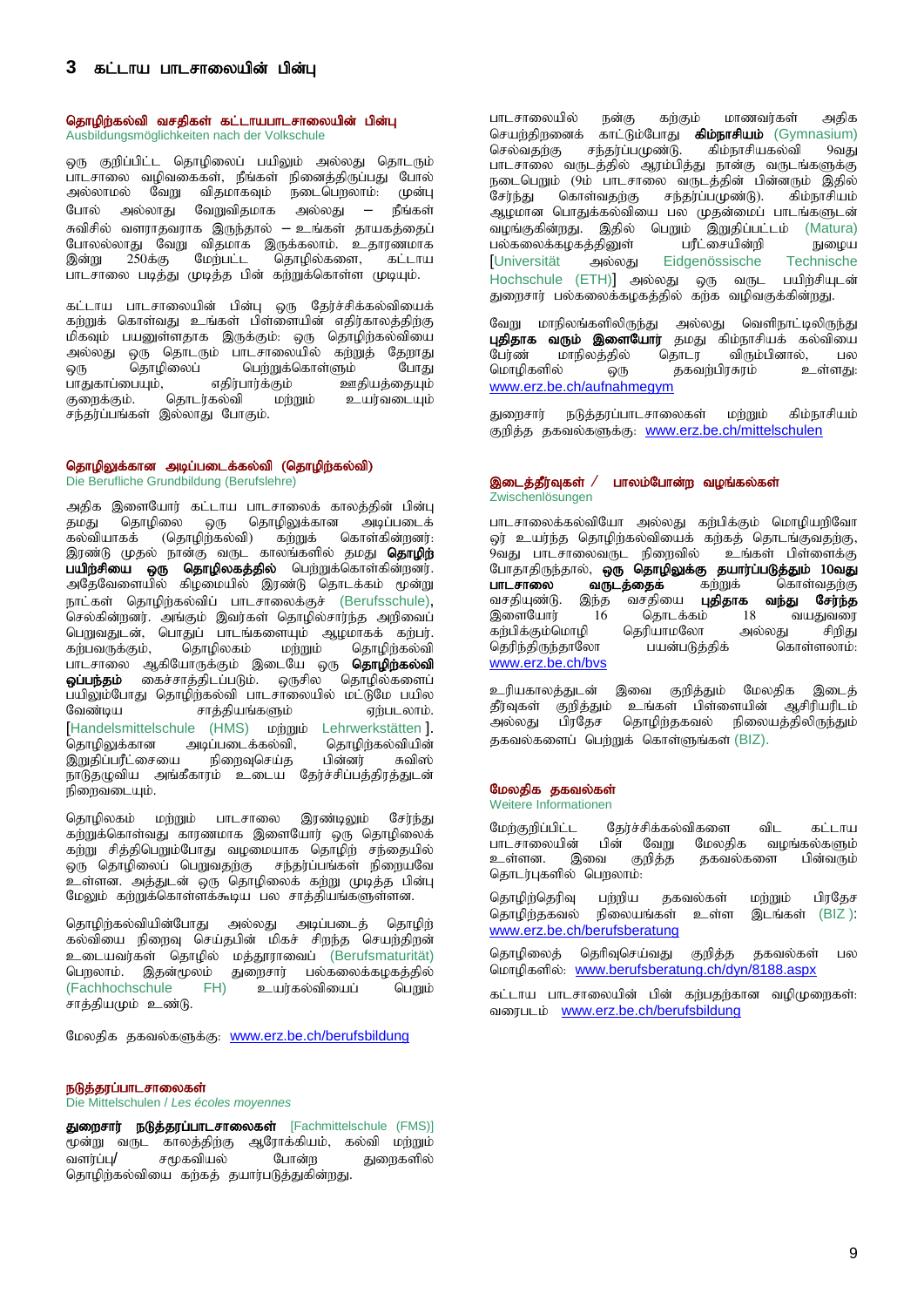# <span id="page-10-1"></span><span id="page-10-0"></span>ஒன்றுசேர்ந்து இயங்குதல்

Zusammenarbeit

பெற்றோரும், கட்டாய பாடசாலையும் சட்டரீதியாக ஒன்றுசேர்ந்து இயங்குவதற்குக் கடமைப்பட்டுள்ளனர். இந்த<br>ஒன்றுசேர்ந்து இயங்கும் நடவடிக்கை தோழமையுடன் ஒன்றுசேர்ந்து இயங்கும் நடவடிக்கை தோழமையுடன் மேற்கொள்ளப்பட வேண்டும். இதன்போது பிள்ளை ்பாட்சாலையில் வெற்றியடைவதைந்கும் - மற்றும்<br>நன்மையடைவதற்கும் முக்கியத்துவம் கொடுக்கப்பட நன்மையடைவதற்கும் .<br>வேண்டும்,

# <span id="page-10-2"></span>பரஸ்பர தகவல் பரிமாற்றம்

Gegenseitige Information

பாலர்பாடசாலை மற்றும் பாடசாலை பெற்றோருக்கு முக்கிய epfo ;Tfs; kw ;Wk; ghlq;fSld ; rk ;ge;jkhd jpl;lq;fs; ் (நிகழ்ச்சிகள், பாடசாலைப் பயணங்கள் போன்றவை)<br>மற்றும் பாடசாலைச் செயற்பாடுகளை (பாடசாலைக்கு செயர்பாடுகளை அல்லது வகுப்புக்கு பிரித்தல், பாடநேரங்கள் போன்றவை) அறிவித்துக் கொள்ளும். இத்தகவல்கள் எழுத்து மூலமாக<br>அல்லது **பெற்றோர் மாலைகள்** மற்றும் **பார்வையிடும்** அல்லது **பெற்றோர் மாலைகள்** மற்றும்<br>**நாட்கள்** போன்ற தகவல் வழங்கும் **நாட்கள்** போன்ற தகவல் வழங்கும் நிகழ்வுகளில்<br>வழங்கப்படும். இயலுமானவரை **பெற்றோர் இருவரும்** .<br>வழங்கப்படும். இயலுமானவரை **பெற்ே**<br>இவ்வாறான நிகழ்வுகளில் பங்கேற்க வேண்டுமென $\overline{\phantom{a}}$ எதிர்பார்க்கப்படுகின்றது. ஒருவேளை பெற்றோரில் இருவரும் .<br>இவ்வாறான நிகழ்வுகளில் கலந்துகொள்ள முடியாவிடில்<br>நோடியாகவோ அல்லகு எழுக்குமலமாகவோ உங்களை நேரடியாகவோ அல்லது எழுத்துமுலமாகவோ உங்களை<br>அழைத்த ஆசிரியருக்கு வரமுடியாதிருப்பதை அறிவித்து, அழைத்த ஆசிரியருக்கு வரமுடியாதிருப்பதை அறிவித்து,<br>இச்சந்தர்ப்பத்தில் இந்த தகவல்களை எவ்வாறு இச்சந்தர்ப்பத்தில் இந்த தகவல்களை எவ்வாறு பெற்றுக்கொள்ளமுடியும் என்பதையும் அறிந்து கொள்ளவும்.

பாலர்பாடசாலை மற்றும் பாடசாலை பிள்ளையின் வளர்ச்சிநிலை (பாடசாலையில்) மற்றும் நடந்துகொள்ளும் விதம் குறித்து பெற்றோருக்கு கிரமமாக தகவல்களை வழங்கும்: பாடசாலை வருடமொன்றில் ஆகக் குறைந்தது<br>ஒரு தடவையாவது **பெற்றோருடனான கலந்துரையாடல்** ஒரு தடவையாவது **பெற்றோருடனான**<br>(மாணவரின் பெற்றோருக்கும், வ வகுப்பாசிரியருக்கும் இடையேயான கலந்துரையாடல்) இடம்பெறும் (பார்க்கவும்<br>மதிப்பீடு பக். 4). இதில் இயலுமானவரை **பெற்றோர்** ் 4). இதில் இயலுமானவரை இருவரும் பங்கேற்பது எதிர்பார்க்கப்படுகின்றது. இதற்கான நேரம் உங்களுடன் கதைத்துத் தீர்மானிக்கப்படும்.

உங்களுக்கு பாடசாலை பற்றி அல்லது பாடசாலையில் உங்கள் பிள்ளையின் வளர்ச்சிநிலை, நடந்துகொள்ளும் விதம் பற்றி குறைவாகவே அறிவிக்கப்படுகிறது என நீங்கள் எண்ணினால், இதுகுறித்து வகுப்பாசிரியரிடமோ ுல்லது பாடசாலை அதிபரிடமோ கேட்டுக்கொள்ளுங்கள்.

ஆசிரியருடன் கதைத்து உங்கள் பிள்ளையின் வகுப்பு நேரத்தில் நீங்களும் **கற்பித்தலைப் பார்வையிடலாம்**.

பிள்ளையின் வளர்ச்சிநிலை மற்றும் அவகானிக்கலில் தாக்கத்தை ஏற்படுத்தும் நிகழ்வுகள் ஏற்கனவே தெரிந்தால், .<br>அவைபற்றி வகுப்பாசிரியருக்கு **அறிவியங்கள்.** 

பார்க்கவும் "வராமலிருத்தல்" (பக். 4).

# <span id="page-10-3"></span>மொழிபெயர்ப்பு

Übersetzung /

பெற்றோர் மாலையில் அல்லது பெற்றோருடனான<br>கலந்துரையாடலில் கூறப்படுவதை நீங்கள் **விளங்கிக்** கலந்துரையாடலில் கூறப்படுவதை நீங்கள் **விளங்கிக்**<br>**கொள்வதென்பது** முக்கியமானதாகும். அத்துடன் நீங்கள் **கொள்வதென்பது** முக்கியமானதாகும். அத்துடன் நீங்கள்<br>உங்கள் **விருப்பத்தைத் தெரியப்படுத்துவதும் கேள்வி** உங்கள் **விருப்பத்தைத் தெரியப்படுத்துவதும் கேள்வி**<br>**களைக் கேட்பதுவும்** முக்கியமானவையாகும். இதற்கு **களைக் கேட்பதுவும்** முக்கியமானவையாகும்.<br>உங்கள் மொழி அறிவு போதாதிருந்தால், நீா் ு அறிவு போதாதிருந்தால், நீங்கள் ஒரு<br>மாமிபெயர்ப்பாளரை உங்களுக்காக வயதுவந்த மொழிபெயர்ப்பாளரை

மொழிபெயர்க்க கூட்டிவர முடியும். விசேடமாக பெற்றோர் fye;JiuahlYf;F ghlrhiy xU nkhopngaHg ;ghsiu ஏற்பாடு செய்யமுடியும். பாடசாலையால்<br>செய்யப்படும் மொமிபெயர்ப்பாளர் நடுநிலை நடுநிலையாளராகவும், இவ்வாறான செயற்பாடுகளுக்கு பயிற்சி பெற்றவராகவும், இரகசியங்களைக் காப்பவராகவும் இருப்பார்.

# <span id="page-10-4"></span>முக்கிய முடிவுகள்

Wichtige Entscheide

cq ;fs; gps;isapd; ghlrhiyf ; fhyj;jpy; midj ;J முக்கிய முடிவுகள் குறித்து (உதாரணமாக<br>பாலர்பாடசாலையிலிருந்து ஆரம்பப்பாடசாலைக்கு மற்றும் அரம்பப்பாடசாலைக்கு மற்றும் ஆரம்பப்பாடசாலையிலிருந்து மத்தியதர நிலை $\ln$ ந்த, அடுத்த வகுப்புக்கு வகுப்பேற்றுதல், விசேட வகுப்பிற்கு பிரித்தல்) cq ;fSlDk;> cq ;fs; gps;isAlDk ; fijf;fg ;gLk;. சம்பந்தப்பட்ட ஆசிரியர்கள் மற்றும் பாடசாலை அதிபர்<br>ஊடாக தகவல்களை அறிவதற்கும், காதுகொடுத்து ஊடாக தகவல்களை அறிவதற்கும், கேட்பதற்கும், ஆலோசனை பெறுவதற்கும் மற்றும் பிள்ளை சம்பந்தமான கோவையைப் பார்வையிடவும் உங்களுக்கு<br>உரிமையுள்ளது. பாடசாலைத் **தொடர்வழித் கீர்மானம்** உரிமையுள்ளது. பாடசாலைத் **தொடர்வழித் தீர்மானம்** பாடசாலை அதிபரினால் மேற்கொள்ளப்படும். இறுதியான முடிவு உங்களுக்கு எழுத்துமூலமாகவும், காரணத்தைக் குறிப்பிட்டும் அனுப்பிவைக்க வேண்டும். உங்களால் இந்த , முடிவை ஏற்றுக்கொள்ள முடியாவிட்டால், இது குறித்த<br>ஆட்சேபனையை பாடசாலைப் பரிசோதகரிடம் ஆட்சேபனையை<br> செய்துகொள்ளலாம். பார்க்கவும் "மகிப்பீடு" (பக். 4).

# <span id="page-10-5"></span>சேர்ந்து செயற்படல்

**Mitwirkung** 

உங்கள் பிள்ளையின் ஆசிரியர்களுக்கு மற்றும் வகுப்பிற்கு அல்லது பாடசாலைக்கு சிறிய உதவிகளாக பயணங்களின் வழிநடத்தலின் போது, செயற்திட்டங்களின் போது, வேறு பிள்ளைகளின் பெற்றோருக்கு சிறிய மொழிபெயர்ப்புச் செய்தல் போன்றவைகளுக்கு ஒருவேளை நீங்கள் தயாராக இருந்து, சந்தர்ப்பங்களும் அமையுமாக இருந்தால், இது<br>குறித்து வகுப்பாசிரியரிடம் தெரிவியுங்கள். இவ்வாறான ்வகுப்பாசிரியரிடம் தெரிவியுங்கள். இவ்வாறான<br>- பெற்றோருக்கும் ஆசிரியர்களுக்கும் இடையே ் உதவிகள் பெற்றோருக்கும்<br>நல்ல உறவை வளர்ப்பதுட ey;y cwit tsu;g;gJld; xU ey;y ghlrhiyr; உருவாக்குகின்றது.

அநேக பாலர்பாடசாலைகளில் மற்றும் பாடசாலைகளில்<br>**பெற்றோர் ஆலோசனைக்குழு** ஒன்று அமைந்திருக்கும். **பெற்றோர் ஆலோசனைக்குழு** ஒன்று அமைந்திருக்கும்.<br>இதில் ஒவ்வொரு வகுப்பிலிருந்தும் ஒன்று தொடக்கம் இதில் ஒவ்வொரு வகுப்பிலிருந்தும் ஒன்று தொடக்கம்<br>இரண்டு பெற்றோர்கள் பிரதிநிதிகளாக இருப்பார்கள். .<br>இரண்டு பெற்றோர்கள் பிரதிநிதிகளாக இருப்பார்கள்.<br>இவர்கள் பாடசாலை வருட ஆரம்பக்கில் வகுப்புப் இவர்கள் பாடசாலை வருட ஆரம்பத்தில் வகுப்புப்<br>பெர்ரோர்களால் தேர்வசெய்யப்படுவர். ஒரு வகுப்பின் தேர்வுசெய்யப்படுவர்.  $\widetilde{\phantom{a}}$ ஒரு பெற்றோர் பிரதிநிதிகள் வகுப்பாசிரியருடன் நெருக்கமாகச்<br>செயற்படுவர். இவர்கள் பெற்றோருக்கும் வகுப்பின் செயற்படுவர். , இவர்கள் பெற்றோருக்கும்<br>ஆசிரியர்களும் இடையிலான கொடர்பகளைப் பேணுவதோடு வளர்ப்பு மற்றும் பாடசாலை ஒழுங்கு பற்றிக்<br>கதைத்துக் கொள்வார்கள். பெற்றோர் பிரதிநிதிகள் கொள்வார்கள். பெற்றோர் பிரதிநிதிகள்<br>ரத் தீர்க்க உதவுவதுடன், வகுப்பின் பிரச்சனைகளைத் தீர்க்க உதவுவதுடன், வகுப்பின்<br>நிகழ்வுகள் மற்றும் செயற்திட்டங்களுக்கு உதவி நிகழ்வுகள் மற்றும் செயற்திட்டங்களுக்கு உதவி<br>வமங்குவதுடன் பாடசாலையின் பெற்றோர் பாடசாலையின்<br>- வகுப்பின் - பெற்றோர் ஆலோசனைக்குழுவில் வகுப்பின் பெற்றோர் சார்பாக அவர்களது தேவைகள் குறித்து பிரதிநிதித்துவம் செய்வர். பெற்றோர் ஆலோசனைக்குழு கதைக்க எடுக்கும் விடயம்<br>முமுப் பாடசாலை (அல்லது ஆகக் குறைந்தது ஒரு ,<br>முழுப் பாடசாலை (அல்லது ஆகக் epiy) rk;ge;jkhdjhf ,Uf;f Ntz ;Lk;. .<br>உங்கள் பிள்ளையின் பாலர்பாடசாலை அல்லது<br>பாடசாலையின் மேலதிக பெற்றோர் செயற்பாடுகளை லதிக பெற்றோர் செயற்பாடுகளை<br>அல்லது பாடசாலை அதிபரிடமோ வகுப்பாசிரியரிடமோ கேட்டறிந்து கொள்ளுங்கள்.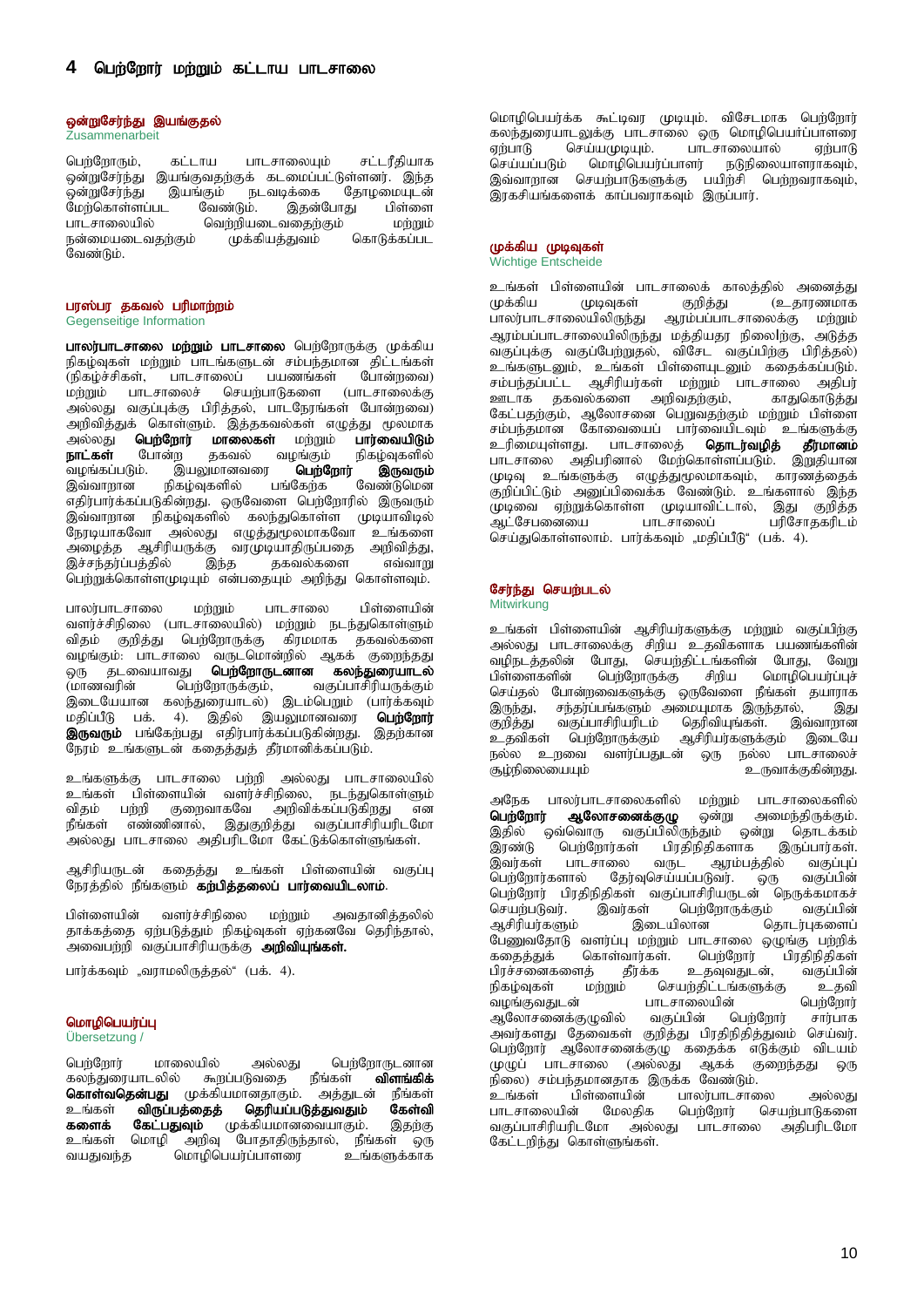# <span id="page-11-0"></span>5 கட்டாய பாடசாலையில் பிரச்சனையான சந்தர்ப்பங்கள்

சிலவேளை நீங்கள் உங்கள் பிள்ளை வகுப்பில் நன்றாக<br>இல்லாகதாகவும், கல்விச் செயர்பாடுகள் திடீரென இல்லாததாகவும், கல்விச் செயற்பாடுகள் திடீரென<br>குளைவகையும் உணாலாம். சிலவேளை உங்கள் குறைவகையும் gps;isf;F NtW gps;isfSld; gpur ;ridfs; my;yJ பெற்றோராகிய ஏற்றுக்கொள்ள முடியாதிருக்கலாம்.

### <span id="page-11-1"></span>பிரச்சனையான சந்தர்ப்பங்களில் நடந்து கொள்ளும் முறை Vorgehen in schwierigen Situationen

பிரச்சனையான சந்தர்ப்பங்களில், உங்கள் பிள்ளை,<br>ஆசிரியர் அல்லது வகுப்புடன் சம்பந்தப்படுபவர்கள் சம்பந்தப்படுபவர்கள் பின்வரும் நடைமுறைகளைக் கடைப்பிடிக்கவும்:

- 1. பெற்றோர், ஆசிரியர்கள் ஒருவருடன் ஒருவர் தொடர்பு<br>கொள்ளவேண்டும். நிலைமை குறித்து ஒருவரோடு கொள்ளவேண்டும். நிலைமை குறித்து ஒருவரோடு<br>ஒருவர் கதைத்து, தீர்விற்கான ஒரு வழியைத் .<br>தீர்விற்கான தேடவேண்டும். வழமையாக ஏற்றுக்கொள்ளக்கூடிய ஒரு தீர்வு காணப்படும்.
- 2. ngw ;NwhUk;> MrpupaUk; j Pu;nthd;Wf;F வரமுடியாவிட்டால், ஒரு பகுதி அல்லது இரு<br>பகுதியினரும் தேவையென்று கருதும் பட்சத்தில், பகுதியினரும் தேவையென்று கருதும் பட்சத்தில்,<br>பெர்ளோர், ஆசிரியர் மர்றும் பாடசாலை அகிபர் பெற்றோர், ஆசிரியர் மற்றும்<br>ஆகியோருக்கு இடையில் ஒரு கலந்துரையாடல் இடம்பெறும்.
- 3. உங்களுக்குள் எழும் கேள்விகளுக்கு அல்லது ve;jtpjkhd gpur ;ridfshapDk; jpUg ;jpahd j Pu;T நீங்கள் உங்கள் பாடசாலைச் செயற்குழுவிற்குத் தெரிவிக்கலாம்.

இந்நடைமுறை பெற்றோர் மற்றும் ஆசிரியர்களால்  $\widetilde{\mathcal{L}}$ டாயமாகக் கடைப்பிடிக்கப்படவேண்டும். தேவையேற்படின் ஒரு மொழிபெயர்ப்பு ஒழுங்கு செய்யப்படும்.

### <span id="page-11-2"></span>ஒழுக்கப் பிரச்சனைகளின் போதான நடவடிக்கை

Massnahmen bei Disziplinproblemen

அனைத்துப் பிள்ளைகளும் நலமாகவும், நன்றாக கற்றுக்<br>கொள்ளக்கூடியதான ஒரு ஒழுங்குமுறைச் செயற்பாட்டை கொள்ளக்கூடியதான ஒரு ஒழுங்குமுறைச் செயற்பாட்டை<br>கட்டாய பாடசாலை - மேற்கொள்ளும், மாணவர்கள் ்கட்டாய பாட்சாலை மேற்கொள்ளும். மாணவர்கள்<br>**பாடசாலையின் ஒன்றாகவாழும் ஒழுங்கு விதிகளை** னைநாகவாழும் $\tilde{\bf e}$ (பாடசாலை ஒழுங்கு, வகுப்பொழுங்கு) கடைப்பிடிப்பதோடு, ,<br>ஆசிரியர்கள், அதிபர் மற்றும் அங்கு கடமைபுரிவோரின் உத்தரவுகளின்படி நடக்க வேண்டும்.

ஒழுங்குவிதிகள் மீண்டும் மீண்டும் கடைப் பிடிக்கப்பட<br>முடியாவிட்டால் அல்லது மிக மோசமாக மீறப்பட்டால் மிக மோசமாக மீறப்பட்டால் ngw ;NwhUf;F mwptpf;fg ;gLk;. mj ;Jld ; gpur;ridahd நடந்துகொள்ளும்  $\ddot{\phantom{\phi}}$ கடைப்பிடிக்கவேண்டும்.

ஒத்துக்கொள்ளப்பட்ட நடவடிக்கைகள் நேர்மறையான<br>மாற்றங்களைக் கொண்டுவராவிடின் பாடசாலையூடாக கொண்டுவராவிடின் வல்லுனரொருவர் சேர்த்துக் கொள்ளப்படலாம். மாணவரின் elj ;ij ghlrhiy ,af;fj ;jpw ;F ngupJk; jilahf .<br>இருப்பின், பாடசாலைச் செயற்குழு கண்டனத்தை<br>அல்லது **பாடசாலையிலிருந்து இடைநிறுத்தத்தை பாடசாலையிலிருந்து , இடைநிறுத்தத்தை**<br>, வழங்கும். ஓர் ஒழுங்கான பாடசாலை எழுத்துமூலம் வழங்கும். ஓர் ஒழுங்கான பாட்சாலை<br>இயங்குதலை உறுதிப்படுத்துவதற்காக பாடசாலைச் இயங்குதலை உறுதிப்படுத்துவதற்காக பாடசாலைச்<br>செயற்குழு மாணவர்களுக்கு பன்னிரெண்டு கிழமைகள் ் மாணவர்களுக்கு பன்னிரெண்டு கிழமைகள்<br>ங்களுக்குத் தடை விதிக்கலாம். ஒரு (பகுதி) வரை பாடங்களுக்குத் தடை விதிக்கலாம். ஒரு (பகுதி)<br>இடைநிறுத்தத்தின் போது நியாயமாகச் செயற்படுவதை ,ilepWj ;jj ;jpd; NghJ epahakhfr; nraw ;gLtij வல்லுனரும், ஒன்றிணைந்து ஒழுங்குசெய்வர்.

# <span id="page-11-3"></span>6 வளர்ப்பில் பிரச்சனையான நிலைமை

வளர்ப்பில் கேள்விகள் எழும்போதும் நீங்கள்<br>வகுப்பாசிரியரை அணுகலாம். பிரச்சனையான வகுப்பாசிரியரை அணுகலாம். பிரச்சனையான<br>நிலைமைகளில் ஏனைய பெற்றோர் எவ்வாறு நடந்து நிலைமைகளில் ஏனைய பெற்றோர் எவ்வாறு நடந்து<br>கொள்கின்றனர் என்பதை அவர்களுடன் கதைத்து அறிந்து .<br>கொள்கின்றனர் என்பதை அவர்களுடன் கதைத்து கொள்ளுங்கள்.

# <span id="page-11-4"></span>வல்லுனரின் ஊடான ஆலோசனை

Beratung durch Fachpersonen

உங்கள் பிள்ளையின் ஆசிரியர்களுடன் வேறு<br>வல்லுனர்களையும் நீங்கள் அணுக முடியும்: உங்கள் வல்லுனர்களையும் நீங்கள் பிரதேச கல்விக்கான ஆலோசனை நிலையம் உதவிகளை வழங்க முடியும்.

கல்விக்கான ஆலோசனை நிலையம் உங்களுக்காக உள்ளது:

- வளர்ப்பில் ஏற்படும் பிரச்சனைகள் ஒரு பெரிய அழுத்தமாக மாறினால், உங்களால் தனியாக அதைச்<br>சமாளிக்க முடியாது (சொல்வழி கேட்காதநிலை, சமாளிக்க முடியாது (சொல்வழி கேட்காதநிலை,<br>பிடிவாகம், பயம், மாட்டுக்கனம், சகோகார்களுடன் பயம், முரட்டுத்தனம். சண்டை, தனது வயதுப் பிள்ளைகளுடன் பழகுவதில்<br>பிரச்சனை, கடமையைச் செய்தலில் பிரச்சனை, ்<br>கடமையைச் இணையத்தளத்தை மிகஅதிகமாகப் பாவித்தல், மது<br>அருந்துதல், போதைப்பொருள் பாவித்தல், போதைப்பொருள் பிரச்சனையான ஒய்வுநேரச் செயற்பாடுகள் போன்றவை. ستستستقر به المستقرر المستقرر المستقرر المستقرر المستقرر المستقرر بها المستقرر المستقرر بها المستقرر بها المست<br>المستقرر بن المستقرر بن المستقرر المستقرر المستقرر المستقرر المستقرر المستقرر بن المستقرر المستقرر المستقرر ال ்.<br>கவலையுடன் இருத்தல் விருப்பமில்லாதிருத்தல்).
- குடும்பம் ஒரு பிரச்சனையான நிலைமையில் இருந்தால் ் (பிரிவு, விவாகரத்து, வேறு குடும்பச்சுமை போன்றவை)
- ஒரு பிள்ளைக்கு பாடசாலையில் பிரச்சனைகள் இருந்தால் (கற்றல், செயற்திறன் மற்றும் நடத்தைப்<br>பிரச்சனைகள்) மற்றும் உதவி வழங்குவதற்கு .<br>வமங்குவதற்கு சரியாகத் தெளிவபடுத்த வேண்டியிருந்தால் (பெற்றோர் மற்றும் பாடசாலை ஒன்றிணைந்து விண்ணப்பித்தல்)
- ஒரு வகுப்பில் அல்லது பாடசாலையில் பிரச்சனைகள் எழுமாயின் (உ-ம். வன்முறை, இனப்பாகுபாடு)

மேலதிக தகவல்களை பல மொழிகளில் மற்றும்<br>உங்களுக்கு அண்மையாகவுள்ள ஆலோசனை அண்மையாகவுள்ள .<br>நிலையங்களை நீங்கள் கண்டுகொள்ள: [www.erz.be.ch/erziehungsberatung](http://www.erz.be.ch/erz/de/index/erziehungsberatung/erziehungsberatung/ueber_uns.html)

ஒருசில கிராமசபைகள் **பாடசாலை சமூகப்பணியாளரை** .<br>கொண்டுள்ளனர். பிரச்சனைகள் வரும்போது நீங்கள் இந்த வல்லுனர்களையும் அணுகலாம். இவ்வல்லுனர்கள் உங்கள் தேவைக்கேற்றவாறு ஆலோசனை வழங்குவதுடன் நீங்கள்<br>விரும்பும் பட்சத்தில் அடுத்து அடியெடுத்து வைக்கத் விரும்பும் பட்சத்தில் திட்டமிட உதவிசெய்வார்கள்.

கல்விக்கான ஆலோசனையில் ஒருவருடன் அல்லது<br>பாடசாலை சமூகப்பணியாளருடன் கலந்துரையாடுவதற்கு சமூகப்பணியாளருடன் தேவைப்படின் **மொழிபெயர்ப்பை** ஒழுங்கு செய்யமுடியும்.

அனைத்து வல்லனர்களும் தொழில்ரீதியாக இரகசியம் காப்பகர்கு கடமைப்பட்டுள்ளனர்.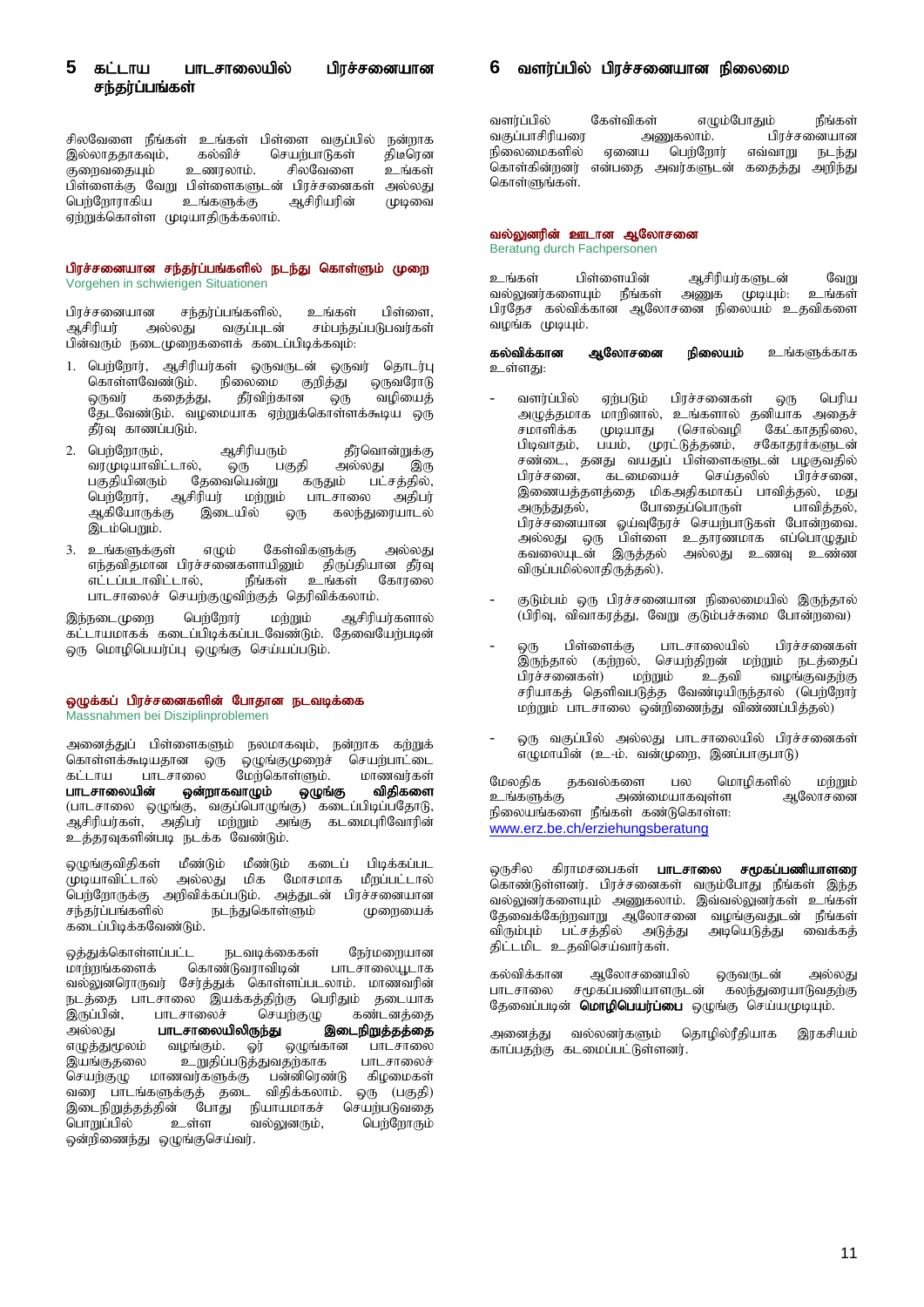# <span id="page-12-0"></span>7 பாடசாலை வெற்றிக்கு பெற்றோரின் பங்களிப்பு

உங்கள் பிள்ளை நன்றாக வளர்ச்சியடைவகற்கான அடிக்கல் அவர்களின் வாழ்வில் முதல் வருடங்களிலேயே<br>இடப்படுகின்றது. நாளாந்த வளர்ப்புமுறை தொடர்பான இடப்படுகின்றது. நாளாந்த வளர்ப்புமுறை தொடர்பான<br>குறிப்புகள் பல மொழிகளில் வெளியிடப்பட்ட வெளியிடப்பட்ட "ghlrhiyf;Fj ; jahuhFjy;" (Fit für die Schule): vd;Dk ; கொள்ளலாம். [www.erz.be.ch/erziehungsberatung](http://www.erz.be.ch/erz/de/index/erziehungsberatung/erziehungsberatung/fachinformationen/fit_fuer_die_schule/broschueren.html)

பெற்றோராக நீங்கள் கணிசமான அளவு உங்கள்<br>பிள்ளையின் கல்வி வளர்ச்சிக்குப் பங்களிப்பச் வளர்ச்சிக்குப் செய்யமுடியும்:

## <span id="page-12-1"></span>ஆர்வம் காட்டுதல்

- ஆசிரியர்களுடன் தொடர்பைப் பேணுவதோடு இயலுமானவரை பாடசாலையின் அனைத்து<br>நிகழ்வுகளிலும் பங்குகொள்ளுங்கள். இதனால் நிகழ்வுகளிலும் பங்குகொள்ளுங்கள். இதனால்<br>பாடசாலை முக்கியமானது என்பகை உங்கள் முக்கியமானது பிள்ளைக்குக் காண்பிக்கின்றீர்கள். ஆசிரியர்களுடன்<br>கருத்துப் பரிமாற்றம் மற்றும் சேர்ந்து ் பரிமாற்றம் மற்றும் சேர்ந்து<br>ரல் உங்கள் பிள்ளை முடியுமான வேலைசெய்வதால் அளவு நன்றாக ஊக்குவிக்கப்பட முடியும்.
- பாடசாலையில் எதை அனுபவித்தார்கள் மற்றும் படித்தார்கள் என்பதைக் கூற உங்கள் பிள்ளையை அனுமதியுங்கள்.

# <span id="page-12-2"></span>உற்சாகப்படுத்தல் மற்றும் ஆதரவளித்தல்

- பாடசாலைக்கு வரும்போது உங்கள் பிள்ளை<br>அமைதியாகவும், வயிற்றில் நல்ல காலை அமைதியாகவும், வயிற்றில் நல்ல காலை<br>உணவுடனும், இடைவேளையில் உண்பதற்கான உணவுடனும், இடைவேளையில் உண்பதற்கான<br>உணவு அவர்களின் பைக்குள்ளும் இருக்குமாறு பைக்குள்ளும் பார்த்துக் கொள்ளுங்கள்.
- உங்கள் பிள்ளையை பாடசாலைக்கு (சிற்றூர்தியில்) \$l;b tuhjPu;fs;. ghlrhiyf;fhd topia mtu;fs; .<br>பிகிவண்டியில் .<br>சென்று திரும்புவதற்குப் பழக்குங்கள்.
- உங்கள் பிள்ளை தனது வீட்டுப் பாடங்களை செய்து<br>முடிக்கபின் அடுக்கநாள் பாடசாலைக்க கனகு அடுத்தநாள் பாடசாலைக்கு தனது பத்தகப்பையை தயாராக வைப்பதைக் கவனித்துக் கொள்ளுங்கள்.
- உங்கள் பிள்ளையின் கற்றுக்கொள்ளும் திறமையில்<br>நம்பிக்கை வையுங்கள். இயலுமானவரை .<br>இயலுமானவரை .<br>அநேகமானவற்றைத் தனியாகச் செய்வதற்கு விடுங்கள்.
- உங்கள் பிள்ளையின் கற்கும் முயற்சியையும், கடினமான வேளைகளில் உறுதியுடன் இருப்பதையும் புக $(\mu$ ங்கள்.
- உங்கள் பிள்ளையின் பிழைகளை விமர்சிக்காதீர்கள், மாறாக அவர்களுடன் சேர்ந்து அதிலிருந்து எதைக் கற்றுக்கொள்ள முடியும் என்பதைச் சிந்தியுங்கள்.

# மொமி மற்றும் சொந்த அபைவங்களைப்பொ ஆதரவளித்தல்

- உங்கள் பிள்ளையுடன் சிறுவயது தொடக்கம் அதிகமாகக் கதையுங்கள்: நீங்கள் தற்போது என்ன செய்துகொண்டிருக்கின்றீர்கள் என்பதைக் கூறுவதோடு,<br>உலகைப் பற்றியும் எமது சூழலில் உள்ளவை உலகைப் பற்றியும் எமது சூழலில் உள்ளவை<br>பற்றியம் விளக்கங்கள். அவர்கள் கூறுவகை .<br>விளக்குங்கள். கவனித்துக்கேட்பதுடன், அவர்களது கேள்விகளுக்கும் பதிலளியுங்கள். கதைளை கூறுவதோடு அவர்களுக்கு வாசித்துக் காட்டுங்கள்
- உங்கள் பிள்ளையுடன் ஒன்றுசேர்ந்து செயற்படுங்கள்.<br>அவர்களுடன் சேர்ந்து உ-ம். மிருகக்காட்சிசாலை சேர்ந்து உ-ம். மிருகக்காட்சிசாலை<br>ப்பலில் போகல். கண்காட்சி மா்்ாம் செல்லுதல், கப்பலில் போதல், கண்காட்சி மற்றும்<br>இயற்கையை இரசிக்கச் செல்லல் போன்றவை யுர்தையை .<br>இதன்மூலம் உங்கள் பிள்ளை உலகை அனைத்து

புலன்களினாலும் அனுபவித்துக்கொள்ள முடியும்<br>என்பதோடு அவற்றின் தொடர்புகளையும் தொடர்புகளையும் விளங்கிக்கொள்ள முடியும்.

- cq;fs; gps;isAld; fpukkhf thrpfrhiyf;Fr ; வாசிப்பகையும் ஊக்கப்படுத்துங்கள்.

பல மொழிகளுடன் வளரும் பிள்ளைகள்:

- உங்களுக்கு நன்கு தெரிந்த மொழியில் உங்கள்<br>பிள்ளையுடன் கதையுங்கள். உங்கள் பிள்ளை ்கதையுங்கள். உங்கள் பிள்ளை<br>ல் மறுமொழி கூறினாலும் நீங்கள் ஜெர்மன்மொழியில் ு.<br>உங்கள் மொழியிலேயே கதையுங்கள்.
- உங்கள் பிள்ளை சிறுவயது முதற்கொண்டே<br>ஜெர்மன்மொழி கற்பதில் அக்கறை கொள்ளுங்கள். ஜெர்மன்மொழி கற்பதில் அக்கறை<br>நீங்களும் உள்ளூர் மொழியில் நீங்களும் உள்ளூர் மொழியில் ஆர்வத்தைக்<br>காட்டுவதோடு அதைக் கற்றுக் கொள்ளுங்கள். க் கற்றுக் கொள்ளுங்கள்.<br>உங்கள் பிள்ளைக்கு நீங்கள்தான் முன்மாதிரியானவர்கள்.
- உங்கள் பிள்ளையை தாய்மொழி மற்றும் .<br>கலாச்சாரத்தைக் கற்பற்கு அனுப்பிவையுங்கள் (HSK):<br>முதல்மொழியை அல்லது முதல்மொழிகளை முதல்மொழிகளை  $(\bar{g}$ ாய்மொழி/தந்தைமொழி) ஊக்குவிப்பது நல்ல மொழி வளர்ச்சிக்கு முக்கியமானதாகும்.

பார்க்க "பல மொழிகளுடன் வளர்கல்": [www.erz.be.ch/hsk](http://www.erz.be.ch/hsk)

### <span id="page-12-3"></span>புதிய ஊடகங்களுடன் ஒத்துப்போகும் வரைமுறைகள்

Gjpa Clfq;fisg; ghtpj;jy; (fzdpÆ,izaj;jsk;> கைத்தொலைபேசி, விளையாட்டுக்கள், "பேஸ்புக்", "யூருயூப்" போன்றவை) அதிக சாத்தியங்களை வழங்குவதோடு பிள்ளைகள் மற்றும்<br>இளையோர் நாளந்தம் பாவிப்பது வழக்கமாகி விட்டது. இளையோர் நாளந்தம் பாவிப்பது வழக்கமாகி விட்டது.<br>ஆனால் இவ்வாறு ஊடகங்களைத் தீவிரமாகப் ்.<br>வாறு ஊடகங்களைத் தீவிரமாகப்<br>அல்லது பிரச்சனையான நோக்கங்கள் பயன்படுத்துவது அல்லது பிரச்சனையான நோக்கங்கள்<br>துஸ்ப்பிரயோகத்துக்கு இட்டுச் செல்லும் என்பதை துஸ்ப்பிரயோகத்துக்கு இட்டுச் செல்லும் என்பதை<br>அனுபவங்கள் காட்டுகின்றன (இணைய நிகழ்கலைக்கு gg<br>காட்டுகின்றன அடிமையாதல், மின்வெளியில் கும்பலாகக் கூடித் தாக்குதல்,<br>வன்முறையைத் தூண்டுதல், காமப்படங்கள் போன்றவை). வன்முறையைத் தூண்டுதல், காமப்படங்கள் போன்றவை).<br>இப்புதிய ஊடகங்களுடன் பொறுப்புடன் நடப்பதற்கு <u>ஊடகங்களுடன்</u>  $\tilde{\Pi}$ ள்ளைகளும், இளையோரும் கற்றுக்கொள்ள வேண்டும்.

- தொலைக்காட்சி மற்றம் கணனியை பிள்ளைகளின்<br>அளைகளில் வைக்காகீர்கள். மாறாக முமக் வைக்காகீர்கள். குடும்பத்திற்குமான அறையில் வையுங்கள்.
- உங்கள் பிள்ளையின் இணையத்தளச் செயற்பாட்டில்  $\mathfrak f$ ங்கள் அக்கறை கொள்வதோடு பிள்ளை என்ன ்விளையாட்டு விளையாடியது, எத் தொடர்பாடல்மன்றம்<br>மற்றும் இணையத்தளத்தைப் பயன்படுத்தியது இணையத்தளத்தைப் என்பதைக் காட்டுமாறு கேளுங்கள்.
- உங்கள் பிள்ளையின் ஊடகப் பாவிப்புக்கு தெளிவான விதிகளையும், அத்துடன் அதைக் கடைப்பிடிக்காவிடில் என்ன நடைபெறும் என்பதையும் சேர்ந்து கதைத்துத் தீர்மானியுங்கள்: ஒரு நாளுக்கு / ஒரு கிழமைக்கு<br>எவ்வளவு நேரம், பொருத்தமான நிகழ்ச்சிகள், பொருத்தமான விளையாட்டுக்கள் மற்றும் இணையத்தளப் பக்கங்கள், இணையத்தளத்தில் நடந்து கொள்ளும் முறைகள்.
- தொலைக்காட்சி நிகழ்ச்சிகள் மற்றும் கணனி விளையாட்டுக்களில் வயதெல்லையைக் கவனியுங்கள்.
- உங்கள் பிள்ளை குடும்பத்துடன் அல்லது<br>சமவயதினருடன் உற்சாகமாக ஓய்வுநேரத்தைக் சமவயதினருடன் உற்சாகமாக ஒய்வுநேரத்தைக்<br>கழிக்கவும், கிரமமாக வெளியில் நடமாடுவதற்கும் .<br>நடமாடுவதற்கும் உதவி செய்யுங்கள்.

புதிய ஊடகங்களுடன் பழகும் விதம் குறித்து பல மொழிகளில் குறிப்புகள்:

[www.migesplus.ch](http://www.migesplus.ch/index.php?id=8&uid=167&L=0) > Kind und Gesundheit [www.sucht-info.ch](http://www.sucht-info.ch/de/info-materialien/paedagogisches-material/eltern/) > Elternbrief 8 [www.cybersmart.ch](http://www.cybersmart.ch/)